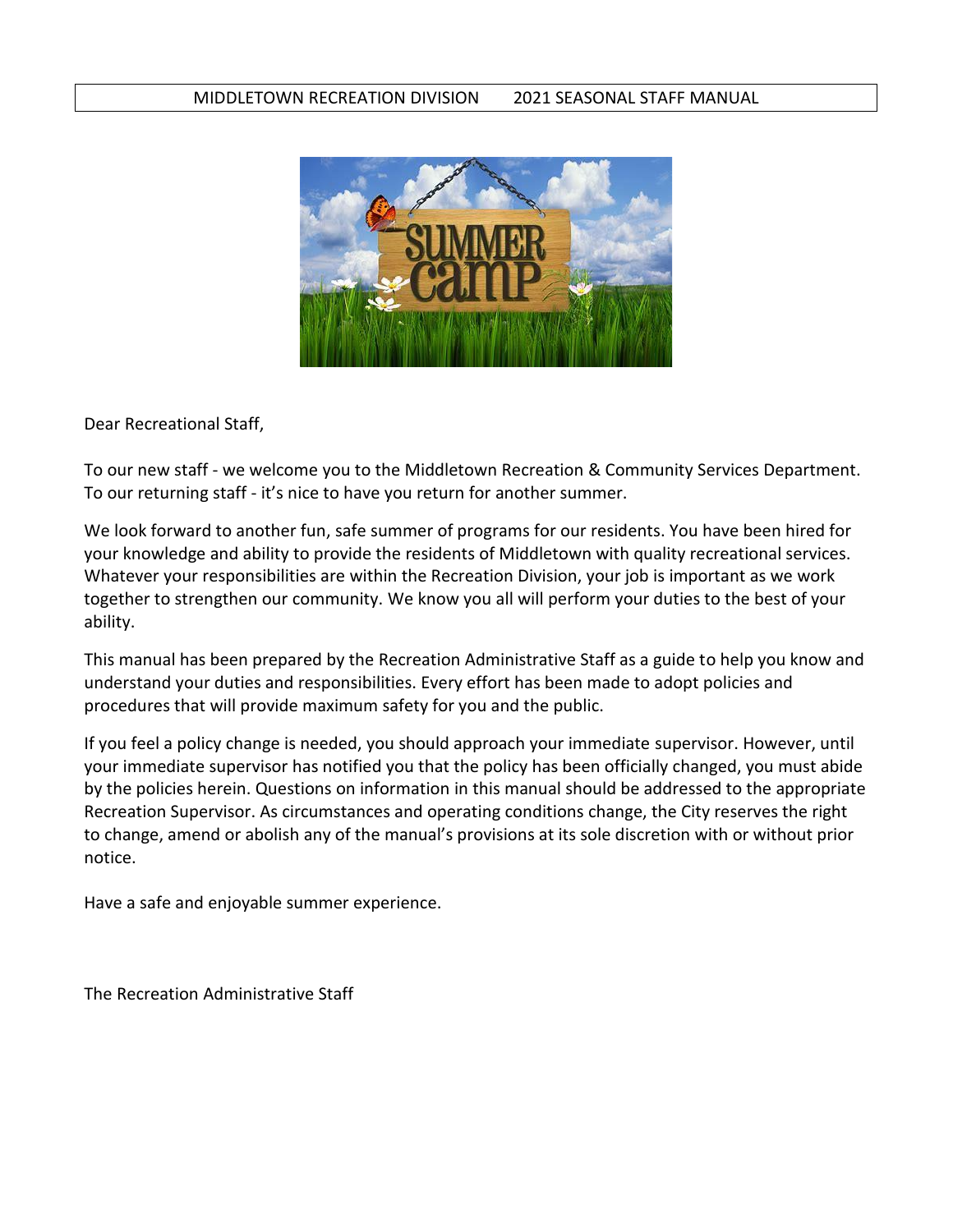# **Middletown Recreation Mission Statement**

The Recreation & Community Services Department will enhance the quality of life for all Middletown residents with regard to recreational, athletic, leisure, and senior services. Through community partnerships, long-range planning, and professional management, the Department is committed to the highest level of equitable service, integrity, safety, and fiscal management. The Department will enhance the dignity of seniors while supporting their wellness, independence, and encouraging their community involvement.

Staff and volunteers will portray positive behaviors and be a positive role model for our participants by maintaining an attitude of respect, patience, courtesy, and maturity. You are expected to act in a caring, honest, respectful, and responsible manner consistent with the Mission of the Recreation Division.

# **I. EMPLOYEE DISCIPLINE**

Disciplinary action may be given for just cause. Examples of just cause are: tardiness, unexcused absence, insubordination (not obeying orders/disobedience), sleeping on the job, phone use, stealing, use of drugs or alcohol before or during work, carrying a weapon, use of inappropriate language to fellow staff, participants, and/or the public disregard for staff manual and/or City policy, incompetence or ineffectiveness in performing emergency procedure and/or daily duties. The above mentioned are examples only and are not meant to be a comprehensive list. Immediate disciplinary action may include any of the following: oral warning, written warning, suspension, or dismissal. All disciplinary actions will become part of the employee's permanent personal file.

# **II. SEXUAL HARRASMENT POLICY STATEMENT**

## **PURPOSE:**

It is the policy of the City of Middletown that sexual harassment in the workplace is prohibited, illegal, and will not be tolerated. Federal and state law, including Title VII of the 1964 Civil Rights Act, 42 U.S.C. §2000e-2(a)(1), and the CT General Statutes §46a-60 et seq.,(8) prohibit various forms of discrimination and illegal harassment in employment and the workplace. All employees, managers, and non-supervisors as well as vendors, clients, and customers alike must comply with this policy and are expected to avoid any behavior or conduct that could be interpreted as sexual harassment. In addition, employees and the like are responsible for ensuring that such conduct does not occur either within the workplace, at assignments outside the workplace, or at City-sponsored events. Appropriate disciplinary action, up to and including termination, will be taken against any employee who violates this policy. Sexual harassment is illegal and prohibited.

## **DEFINITION:**

**Sexual Harassment** is defined in CT Statutes §46a-60(a)(8) as any unwelcome sexual advances or requests for sexual favors or any conduct of a sexual nature. It is illegal and improper if:

- (1) submission to such conduct is made either explicitly or implicitly a term or condition of an individual's employment,
- (2) submission to or rejection of such conduct by an individual is used as the basis for employment decisions affecting such individual, or
- (3) such conduct has the purpose or effect of substantially interfering with an individual's work performance or creating an intimidating, hostile, or offensive working environment.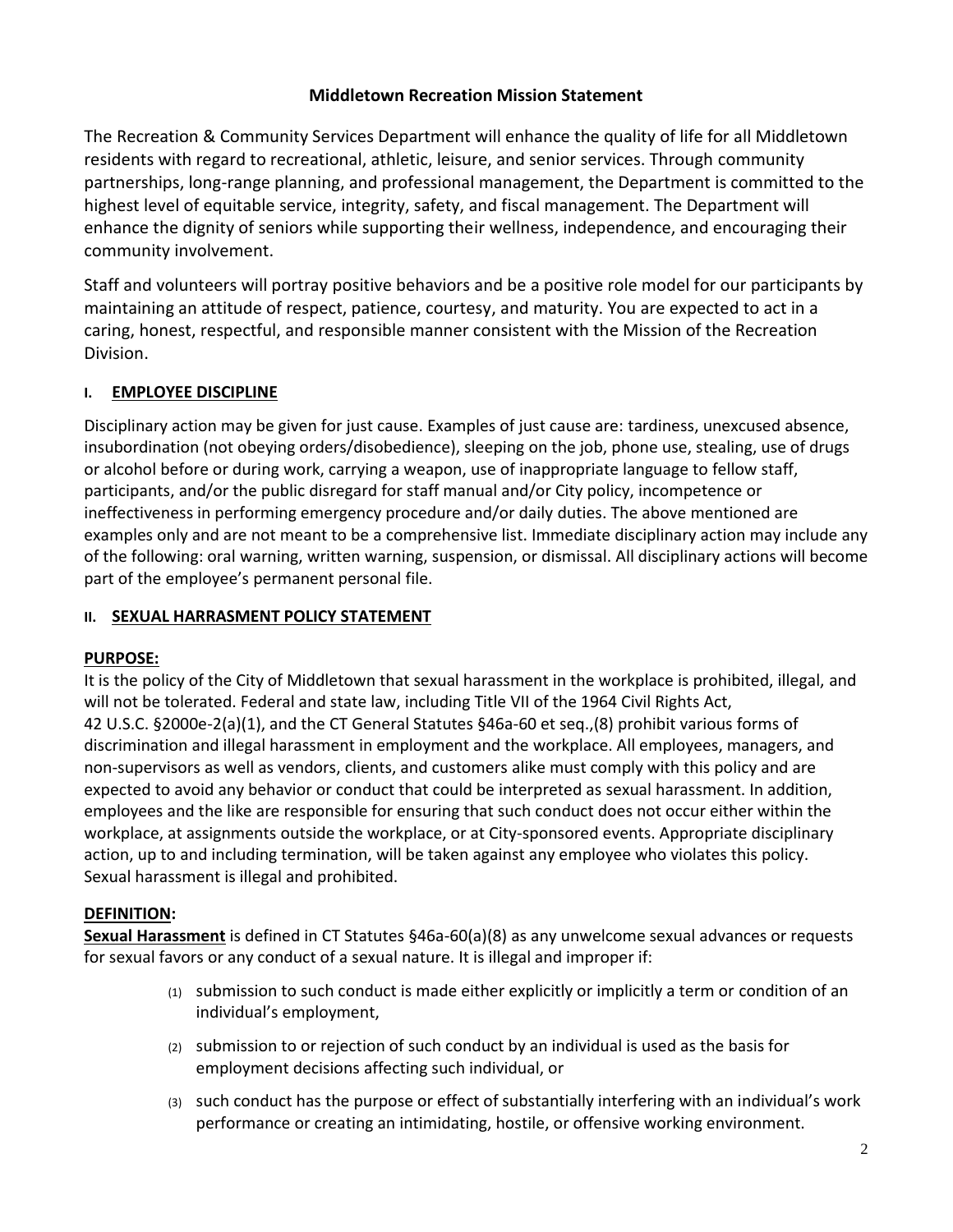Sexual harassment refers to behavior that is unwelcome, is personally offensive, that debilitates morale, and therefore interferes with work effectiveness. Thus, no employee or anyone should be subjected to unsolicited and unwelcomed sexual overtures or conduct, either verbal or physical, or be led to believe that an employment opportunity or benefit will in any way depend upon "cooperation" of a sexual nature.

Sexual harassment may include such conduct, but is not limited to the following: a) verbal conduct such as sexual innuendoes, "kidding," "teasing," jokes of a sexual nature, suggestive or offensive comments, lewd remarks, continued or repeated verbal abuse of sexual nature, and sexual propositions, b) non-verbal conduct such as derogatory or pornographic displays, cartoons or drawings, sexual gestures, repeated offensive sexual flirtations, or leers or stares, c) physical conducts such as touching, kissing, patting, pinching, brushing up against someone, demands for sexual favors, assault, or retaliation for complaining about sexual harassment. Sexual harassment conduct generally is repetitious and persistent in nature towards another person. Sexual harassment does not refer to the occasional, socially acceptable compliment.

## **REPORTING SEXUAL HARASSMENT:**

The City of Middletown considers all sexual harassment complaints a serious matter. If an employee believes that he or she has been the victim of sexual harassment, he or she should report the conduct immediately or within 48 hours to his or her supervisor or next level of management above his or her immediate supervisor, and notify Faith M. Jackson, Director of Equal Opportunity and Diversity Management at 860.638.4830, or the Mayor's designee in her absence so that the appropriate action can be taken. Department heads and supervisors are to promptly look into or conduct an internal investigation into a complaint or incident unless such incident involves the department head or supervisor thus requiring the investigation to be conducted by the City's Director of Equal Opportunity and Diversity Management. Department heads or supervisors are to document the outcome of the complaint or incident, which must be submitted to the Office of Equal Opportunity and Diversity Management for record. If the complaint is found to have merit, corrective disciplinary action and/or corrective action will be implemented. If the complaint is found to be without merit, all involved parties will be so notified. Failure of a department head or supervisor to report complaints or violations to the Director of Equal Opportunity and Diversity Management and or designee within a reasonable time such as 48 hours could result in disciplinary action, including but not limited to termination.

Complaints may be made in person or in writing. For clarity, all complaints should be reported in writing and signed. Complaints made in person or given verbally directly to the Director of Equal Opportunity and Diversity Management or to the Mayor's designee in her absence will be committed to writing, which must be signed by the complainant, preferably before an investigation is conducted.

The employee's department head or supervisor will be notified when a complaint is submitted to the Director of Equal Opportunity and Diversity Management or to the Mayor's designee in her absence.

At the discretion of the Mayor, serious forms of sexual harassment that could result in termination or a substantial suspension of more than 15 days may be referred to an independent outside investigator hired by the City.

The employee suspected of violating this policy may be placed immediately on Administrative Leave pending the result of an investigation. Reported incidents are to be investigated within 90 days of filing, except that an extension beyond the 90 days may be extended by the mayor as needed. To the extent permissible by law, any reported incidents will be kept as confidential as possible except where there is a legitimate matter of public concern.

The City will not tolerate any retaliation against any employee who files a complaint in good faith and or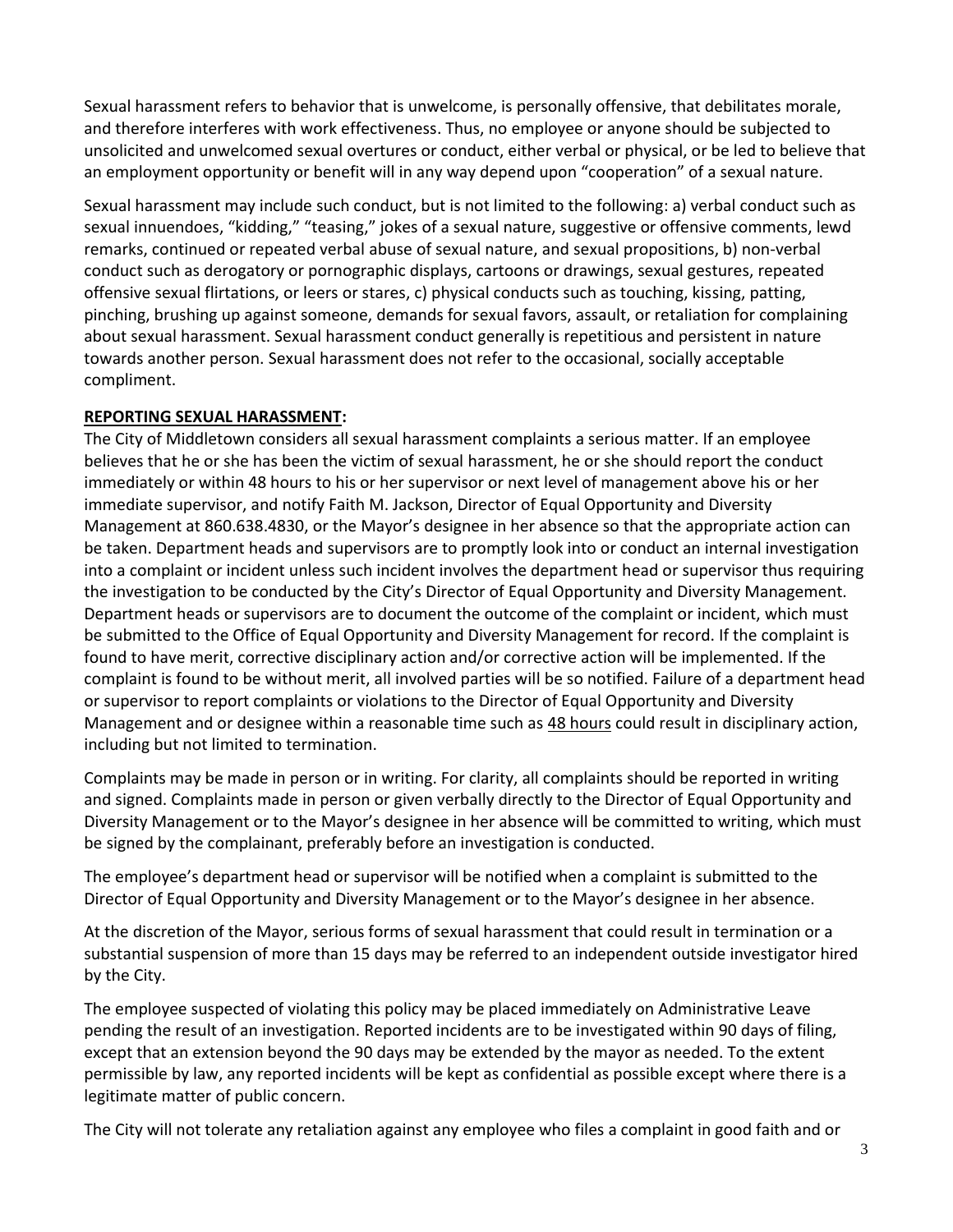participates as a witness and may subject an offending employee to disciplinary action, up to and including termination of employment. If a complaint is found to have merit, the employee may face discipline, up to an including termination. However, the City also recognizes that false accusations of sexual harassment or their unlawful conduct can be damaging to an accused employee or person and disruptive to the department operations; knowingly making false accusations may constitute misconduct for which disciplinary action may be imposed.

It is not the City's intention to regulate social relationships that are freely entered into by employees. However, it is our duty to develop and maintain a workplace free of sexual harassment. The Office of Equal Opportunity and Diversity Management is responsible for the implementation of this policy. This policy shall be posted and distributed annually to all employees of the City of Middletown.

# **III. EQUAL EMPLOYMENT OPPORTUNITY AND AFFIRMATIVE ACTION POLICY STATEMENT**

## **PURPOSE**:

The City of Middletown is an Affirmative Action/Equal Employment Opportunity Employer that is strongly committed to ensuring that no persons are discriminated against or excluded from participation, advancement, or other privileges of employment due to age, ancestry, color, genetic information, learning disability, marital status, past or present history of mental disability, intellectual disability, national origin, physical disability, including, but not limited to blindness, race, religious creed, sex, including pregnancy, transgender status, gender identity or expression, sexual orientation, workplace hazards to reproduction systems, political belief, military or veteran status, or criminal record in accordance with §46a-60(a), (b)(7), (d) (1), 46a-80(b), or 46a-81(b)(c) of the CT General Statutes. This provision is limited to the extent there is a bona fide occupational qualification or a superseding federal or state law. In addition, the Connecticut Fair Employment Practices Act, Connecticut General Statutes §46a-51 et seq., (CFEPA), not only prohibits discrimination based on actual physical disability, but also applies to discrimination based on perceived physical disability.

It is the policy and practice of the City of Middletown to ensure that no person will be discriminated against or be denied the benefits of any activity, program, or employment process in the areas of recruiting, advertising, hiring, reclassifying, promoting, transferring, demoting, layoffs, terminations, rehiring, rates of pay, benefits, discipline, and service. It has been the policy and will continue to be the strong commitment of the City of Middletown and all contractors and subcontractors who do business with the City to provide equal opportunities in employment to all qualified persons solely on the basis of job-related skills, ability, and merit.

# **DEFINITIONS:**

**"Equal Employment Opportunity"** is the right of all persons to work and to advance on the basis of merit, ability, and potential. Equal Employment Opportunity is the purpose and goal of Affirmative Action under 46a-68-75 through 46a-68-114 of the regulations of Connecticut General Statutes, and of applicable federal legislation.

**"Affirmative Action"** is a program of positive action undertaken to achieve full and fair participation of protected groups within the City's workforce. There is a difference between affirmative action and equal opportunity employment. "Affirmative Action" is the positive action taken with conviction and effort, to overcome the present effects of past practices, policies, and barriers to equal employment opportunity and to achieve the full and fair participation of any protected group found to be underutilized in the workforce and affected by policies or practices having an adverse impact upon their ability to participate fully in all activities connected to employment, promotion, training, transfer, and career advancement or other privileges of employment. In addition, the City of Middletown recognizes the difficulties experienced by persons with disabilities and by many older persons and will take appropriate action to provide equal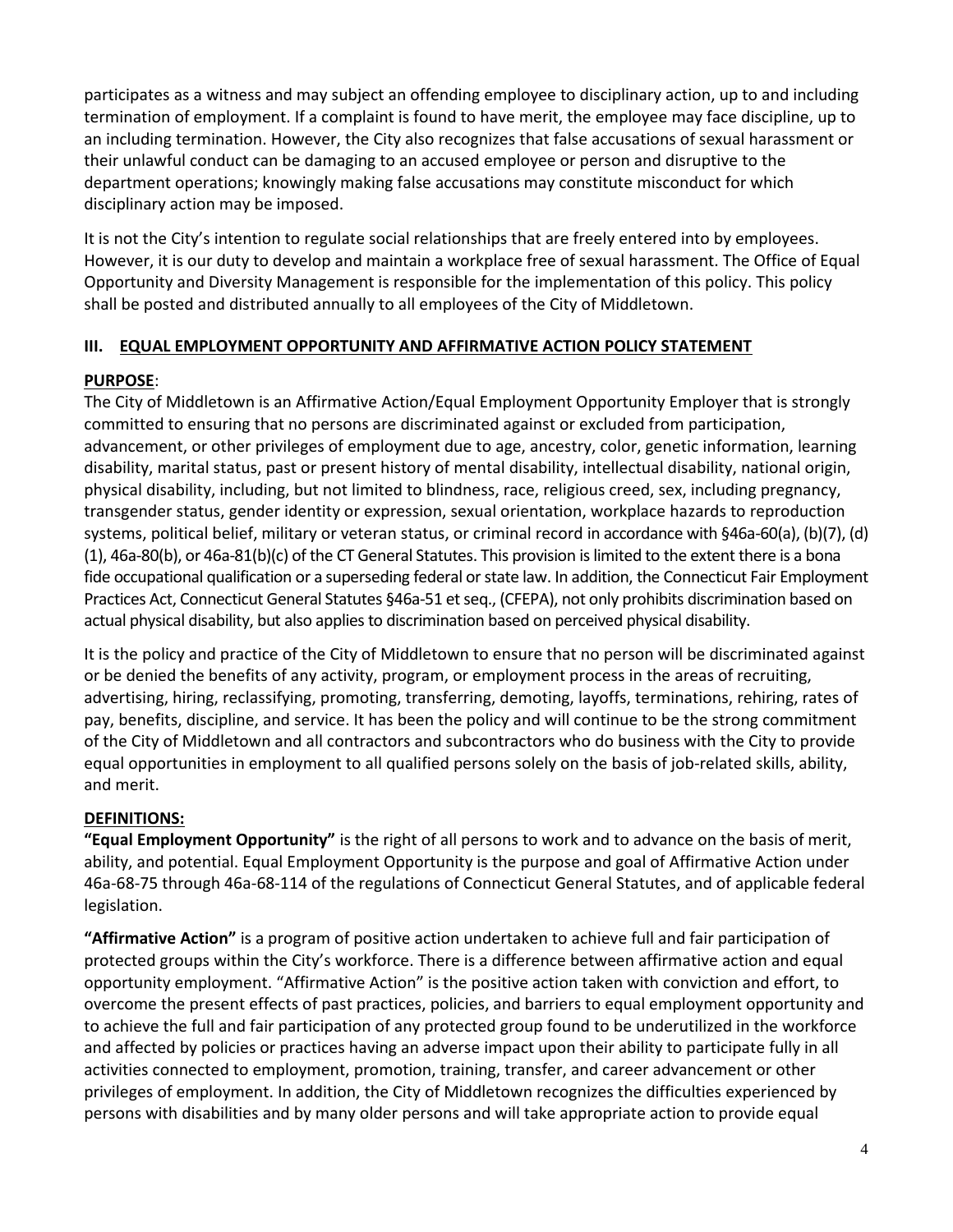employment opportunity.

For the City of Middletown, Affirmative Action plays a crucial role at all stages of the employment process. Our commitment to Affirmative Action requires that we make the good faith efforts that may be necessary in all aspects to ensure that the recruitment and hiring of underrepresented individuals reflect their availability in the job market, that the causes of underutilization are identified and eliminated, and that the terms, conditions, and privileges of employment are equitably administered.

# **DIVERSITY**

Diversity is a concept by which value is placed on the difference of the people who make up our workforce. These differences include both primary dimensions (e.g. race, gender, age, religious creed, marital status, national origin, gender identity, sexual orientation, etc.), and secondary dimensions (e.g. geographic location, socioeconomic conditions, work background, etc.), which are characteristics of groups of people within an organization.

As our workforce becomes more diverse, we are both challenged by and have the opportunity to find ways of enabling people of many different backgrounds to provide valuable contributions to the City of Middletown. It is not enough to simply increase diversity in the workplace; we must learn to respect and appreciate people from diverse backgrounds. When individuals communicate and work effectively with each other, affirmative action and the diversity within our workforce will mutually support an equal opportunity environment.

# **INTERNAL COMPLAINT PROCEDURES:**

If an employee believes that he or she has been discriminated against in any aspect of the City of Middletown employment process or practice, he or she should contact Ms. Faith M. Jackson, Director of Equal Opportunity and Diversity Management and Affirmative Action Officer, who administers the City of Middletown Affirmative Action programs, monitors the day-to-day related decisions and activities, and is responsible for addressing complaints of discrimination. Complaints should be submitted in writing and must be signed by the employee. Reported incidents will be investigated within ninety days of filing, except that an extension beyond the 90 days may be extended by the Mayor as needed. To the extent permissible by law, any reported incidents will be kept confidential. Ms. Jackson is located at 245 deKoven Drive, Middletown, CT 06457 and can be reached at 860.638.4830. The City of Middletown will use viable affirmative action measures in all stages of the employment process as outlined in Section 46a-68-87 of the CT State Regulations and the City's Affirmative Action Plan Programs in a fair and impartial manner. All department heads, supervisory personnel, and staff are directed to become familiar with and adhere to the policy. Each department of the City will be provided with a copy of the City's Affirmative Action Plan and will be responsible for supporting affirmative action goals and initiatives. Any comments or questions pertaining to the plan should be referred to Ms. Jackson. As a public document, the City of Middletown Affirmative Action Plan is available for review by City employees, candidates for employment, and the general public.

# **COMMITMENT**

The Mayor of Middletown, is personally committed to the effective implementation of the City's Affirmative Action Plan programs and initiatives and direct employees at every level to actively support the plan's policies and objectives. This policy shall be posted and distributed annually to all seasonal employees of the City of Middletown.

# **IV. ZERO TOLERANCE POLICY STATEMENT** - Harassment & Violence in the Workplace Prevention

# **PURPOSE:**

The City of Middletown is committed to providing a safe work environment where all people are treated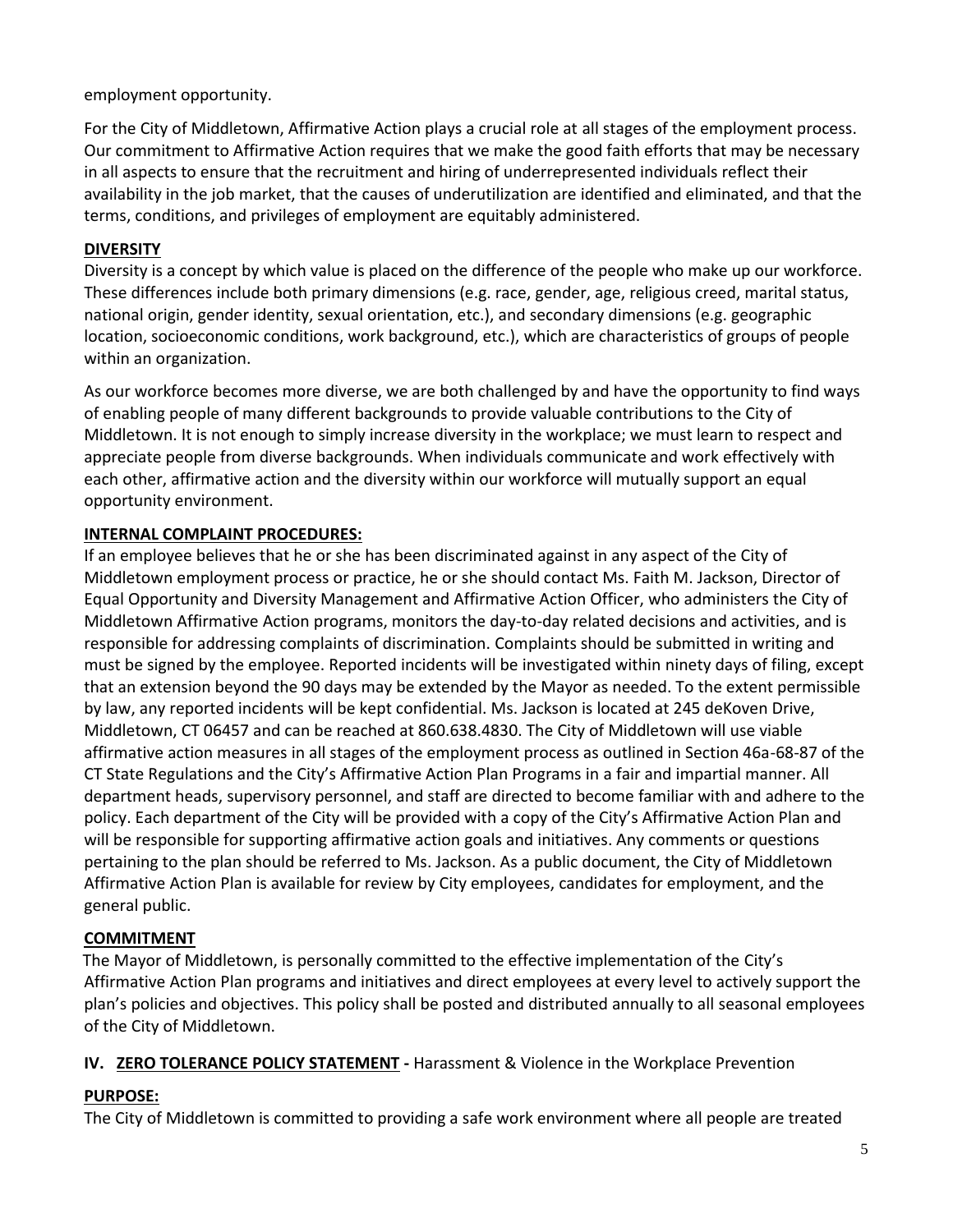with respect, professionalism, and dignity. In addition, the City of Middletown is committed to working with its employees to maintain an environment free from violence, threats of violence, harassment, intimidation, and other disruptive behavior. Any acts of violence, threats, intimidation, and other disruptive behavior in the workplace will not be tolerated. All reported incidents will be taken seriously and dealt with appropriately. Employees deemed to be in violation of this Policy may face discipline, up to and including termination.

#### **Prohibited Conduct:**

Harassment is prohibited based on all protected classes including age, ancestry, color, genetic information, learning disability, marital status, past or present history of mental disability, intellectual disability, national origin, physical disability, including but not limited to blindness, race, religious creed, sex, including pregnancy, sexual harassment, transgender status, gender identity or expression, sexual orientation or civil union status, political belief, military or veteran status, or criminal record. Both Harassment and Sexual Harassment are illegal and prohibited in the workplace in accordance with Title VII of the 1964 Civil Rights Act, 42 U.S.C. §2000e-2(a)(1), and the CT General Statutes §46a-60 et seq., which prohibits various forms of discrimination and illegal harassment in employment and the workplace. The City of Middletown will not tolerate discrimination or harassment on the basis of a protected class by anyone. Employees, managers, and non-supervisors as well as vendors, clients, and customers alike are expected to comply with this policy and take appropriate measures to ensure that such conduct does not occur in the workplace, at assignments outside the workplace, or at City-sponsored events. It is a violation for any supervisor or employee, male or female, to engage in the acts or behavior defined in this City policy.

#### **Harassment:**

Harassment is defined as unwelcome conduct, whether verbal, physical, written, or graphic that is based upon a person's inclusion in a protected class. The City will not tolerate harassing or bullying conduct that affects tangible job benefits, interferes unreasonably with an individual's work performance, or creates an intimidating, hostile, or offensive working environment. Offensive behavior includes but is not limited to verbal taunting which in the opinion of the employee impairs his/her ability to perform the job. Generally, harassment conduct is repetitious and persistent in nature towards another person.

## **Violence in the Workplace:**

The City also affirms its dedication to foster a workplace that condemns all forms of racist expression or acts of intolerance. The City has zero tolerance with regards to substance abuse, violence in the workplace, drugs, alcohol, abusive, threatening, and offensive language or conduct directed at staff, co-workers, citizens, vendor, or visitors. Prohibited conduct, except as may be required as a condition of employment**,** shall be as follows: no employee shall bring to the worksite any weapon or dangerous instrument as defined in this policy; no employee shall use, attempt to use, or threaten to use any such weapon or dangerous instrument; and no employee shall cause or threaten to cause death or physical injury to any individual. A weapon means any firearm, including a BB gun, whether loaded or unloaded, any knife (excluding a small pen or pocket knife), including a switchblade or other knife having any automatic spring release device, a stiletto, any police baton or nightstick, any martial arts weapon, or electronic defense weapon. A dangerous instrument means any instrument, article, or substance that, under the circumstances, is capable of causing death or serious physical injury. Any weapon or dangerous instrument at the workplace will be confiscated. There is no reasonable expectation of privacy with respect to such items being in the workplace. No employee shall commit any conduct, either verbal or physical, that is abusive, threatening, intimidating, or demeaning.

#### **REPORTING HARASSMENT AND VIOLENCE IN THE WORKPLACE:**

*Emergency Situation*: For an emergency situation, an employee who believes that there is a serious threat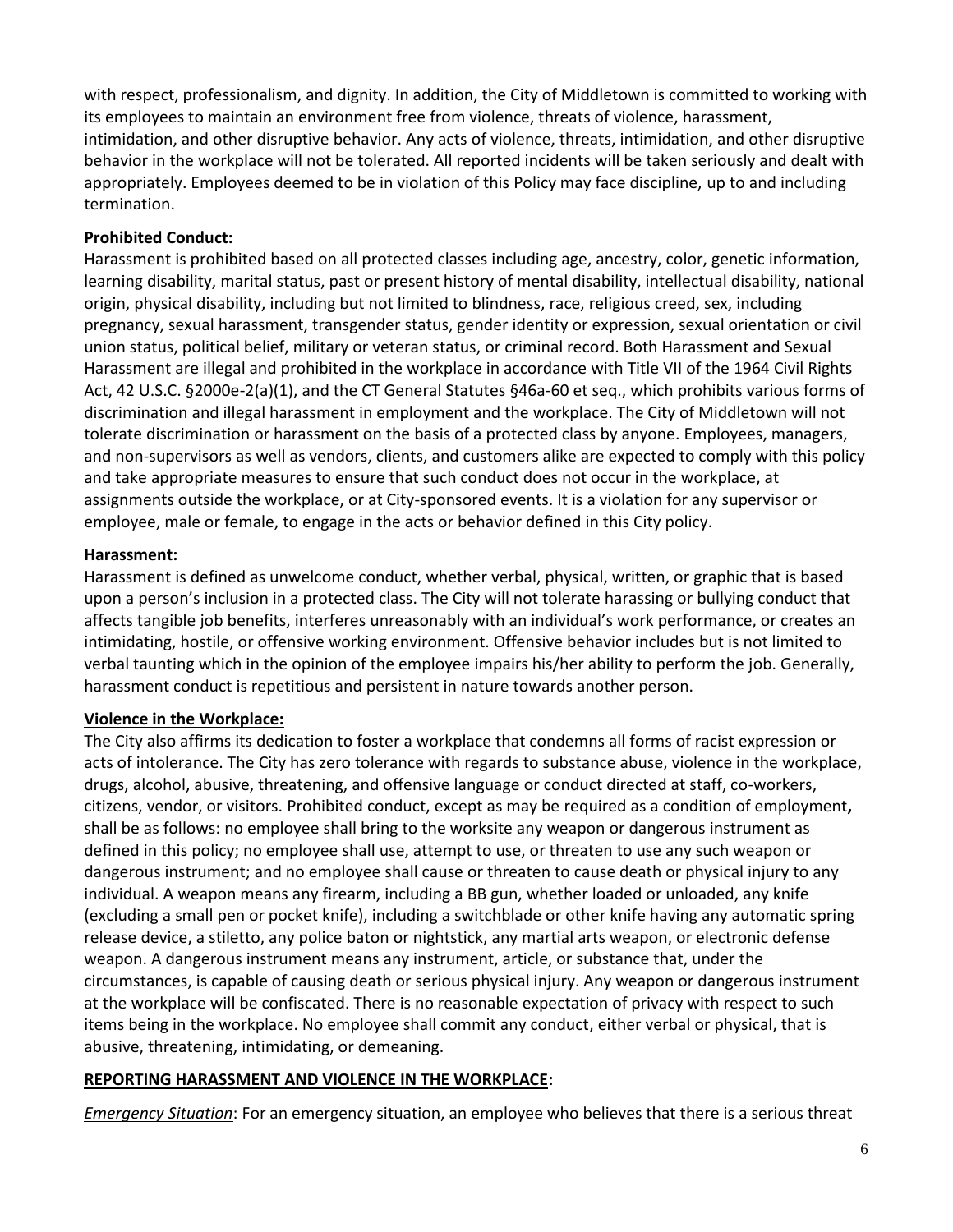to his/her safety or the safety of others that requires immediate attention should contact 911. The employee must also contact his/her immediate supervisor and notify the Office of Equal Opportunity and Diversity Management at 860.638.4830.

*Non-Emergency Situation*: For a non-emergency situation, any employee who feels subjected to or witnesses violent, threatening, or intimidating behavior in the workplace should immediately document and report the incident within 48 hours to his/her immediate supervisor and notify the Office of Equal Opportunity and Diversity Management at 860.638.4830 so that the office may evaluate and advise the department head or supervisor on the appropriate action.

Department heads and supervisors are to promptly look into or conduct an internal investigation into a complaint or incident unless such incident involves the department head or supervisor thus requiring the investigation to be conducted by the City's Director of Equal Opportunity and Diversity Management. Department heads and supervisors are to document the outcome of the complaint or incident, which must be submitted to the Office of Equal Opportunity and Diversity Management for record. Failure of a department head or supervisor to report such complaints to Faith M. Jackson, Director of Equal Opportunity and Diversity Management, at 860.638.4830 or to the Mayor's designee in her absence within a reasonable time could result in disciplinary action, including but not limited to termination.

Complaints may be made in person or in writing. For clarity, all complaints should be reported in writing and signed. Complaints made in person or given verbally directly to the Office of Equal Opportunity and Diversity Management or to the Mayor's designee in her absence will be committed to writing, which must be signed by the complainant, preferably before an investigation is conducted. The employee's department head or supervisor will be notified when a complaint is submitted to the Director of Equal Opportunity and Diversity Management or to the Mayor's designee in her absence. At the discretion of the Mayor, serious forms of misconduct that could result in termination or substantial suspension of more than fifteen 15 days may be referred to an independent, outside investigator hired by the City.

An employee suspected of violating this policy may be placed immediately on Administrative Leave pending the result of an investigation. If the complaint is found to have merit, an employee using violent, threatening, intimidating, harassing, or abusive conduct or actions towards another employee, citizen, vendor, or visitor shall be subject to discipline beginning with suspension up to and including termination. Any employee found to have knowingly or maliciously filed a false accusation may constitute misconduct for which disciplinary action may be imposed.

An appropriate complaint procedure has been established for the City of Middletown to ensure that the appropriate authorities receive, look into or investigate, and resolve complaints. The Office of Equal Opportunity and Diversity Management complaint process may appropriately be used to adjudicate accusations of racism, intolerant acts, or violent acts in the workplace. Reported incidents will be investigated within ninety days of filing, except that an extension beyond 90 days may be extended by the Mayor as needed. To the extent permissible by law, any reported incidents will be kept as confidential as possible. The City will not tolerate any retaliation against any employee who files a complaint or participates as a witness. The Office of Equal opportunity and Diversity Management is responsible for implementation of this policy. This policy shall be posted and distributed annually to all employees of the City of Middletown.

# **V. AMERICANS WITH DISABILITIES ACT POLICY STATEMENT**

# **PURPOSE:**

The City of Middletown is committed to providing and promoting equal opportunities in all of its activities and services. This commitment includes adhering to the mandates of the Americans with Disabilities Act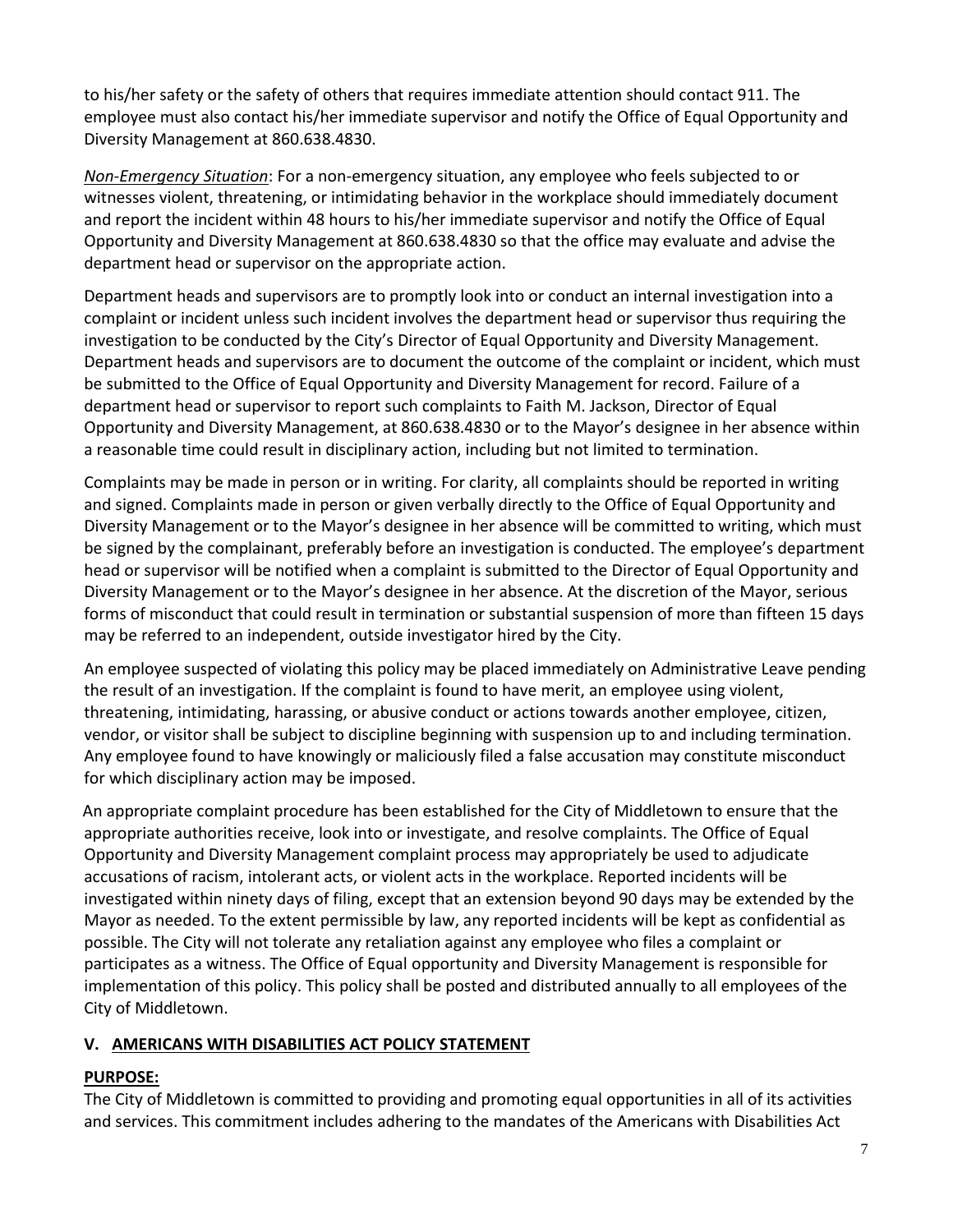(ADA) of 1990 as amended. The ADA is a federal law that makes it unlawful to discriminate against a qualified person with a disability in all aspects of the employment process and in the provision of services and benefits. The City also follows all CT laws and regulations that apply to individuals with disabilities.

The City of Middletown is also committed to providing reasonable accommodations to qualified persons with disabilities. Qualified employees or prospective employees may request reasonable accommodations in order to perform essential functions of their job or gain access to hiring processes. This will ensure the full and fair participation of all employees and citizens with disabilities so that discrimination does not occur on the basis of a disability in the operation of City programs, services, and activities, or in its hiring and employment practices. In addition, individuals with disabilities are provided the opportunity to benefit from integrated programs and services, which facilitate interaction between people with and without disabilities.

## **WHAT IS A DISABILITY UNDER THE ADA?**

Under the ADA, an individual with a disability is any person who meets the following guidelines: 1) has a physical or mental impairment that substantially limits one or more major life activities; 2) has a record of such impairment; or 3) is perceived by others as having such impairment. The ADA does not specifically name all the impairments that are covered. The City will reasonably accommodate the known physical or mental limitations of an otherwise qualified individual with a disability, unless the accommodation would impose an undue burden. Every reasonable effort will be made to determine and provide the appropriate reasonable accommodation to a qualified individual upon request. The City, in its discretion, may require the individual to provide additional information about his or her disability or limitations and the need for an accommodation. The ADA does not require the City to take any action that would fundamentally alter the nature of its programs or services, or impose an undue financial or administrative burden. Qualified employees or applicants with disabilities may request accommodations in order to perform the essential functions of their jobs or to gain access to the hiring process.

# **HOW TO REQUEST ACCOMMODATION:**

Qualified employees or applicants with disabilities who may require special testing accommodation or accommodations to fully gain access to the hiring process or in order to perform the essential functions of their job should make a request to the Human Resources Division, Justin Richardson, Director of Human Resources: **justin.richardson@middletownct.gov**; 860.638.4943; 245 deKoven Drive, Middletown, CT 06457.

In connection with programs, activities and other services: individuals with a disability who require an auxiliary aid or service for effective communication or a modification of procedures to participate in a program, service, or activity of the City or who wish to complain that a request for a reasonable accommodation has been denied or that a program, service, or activity is not accessible to persons with a disability should contact Laura Runte, Senior Services Specialist and ADA Compliance Officer for the City of Middletown: **[laura.runte@middletownct.gov](mailto:laura.runte@middletownct.gov)**; 860.638.4542; 61 Durant Terrace, Middletown, CT 06457.

All City employees and officers are expected to comply with this policy and to support the City's efforts and programs designed to promote and achieve the principles of the Americans with Disabilities Act as well as CT law.

The City strictly forbids retaliation against individuals who request an accommodation or otherwise exercise their rights under the ADA or CT law. The Office of Equal Opportunity and Diversity Management is responsible for the implementation of this policy. This policy shall be posted and distributed annually to all employees of the City of Middletown.

# **VI. MISCELLANEOUS**

Alcoholic Beverages - The possession or use of alcoholic beverages and/or drugs by employees before and/or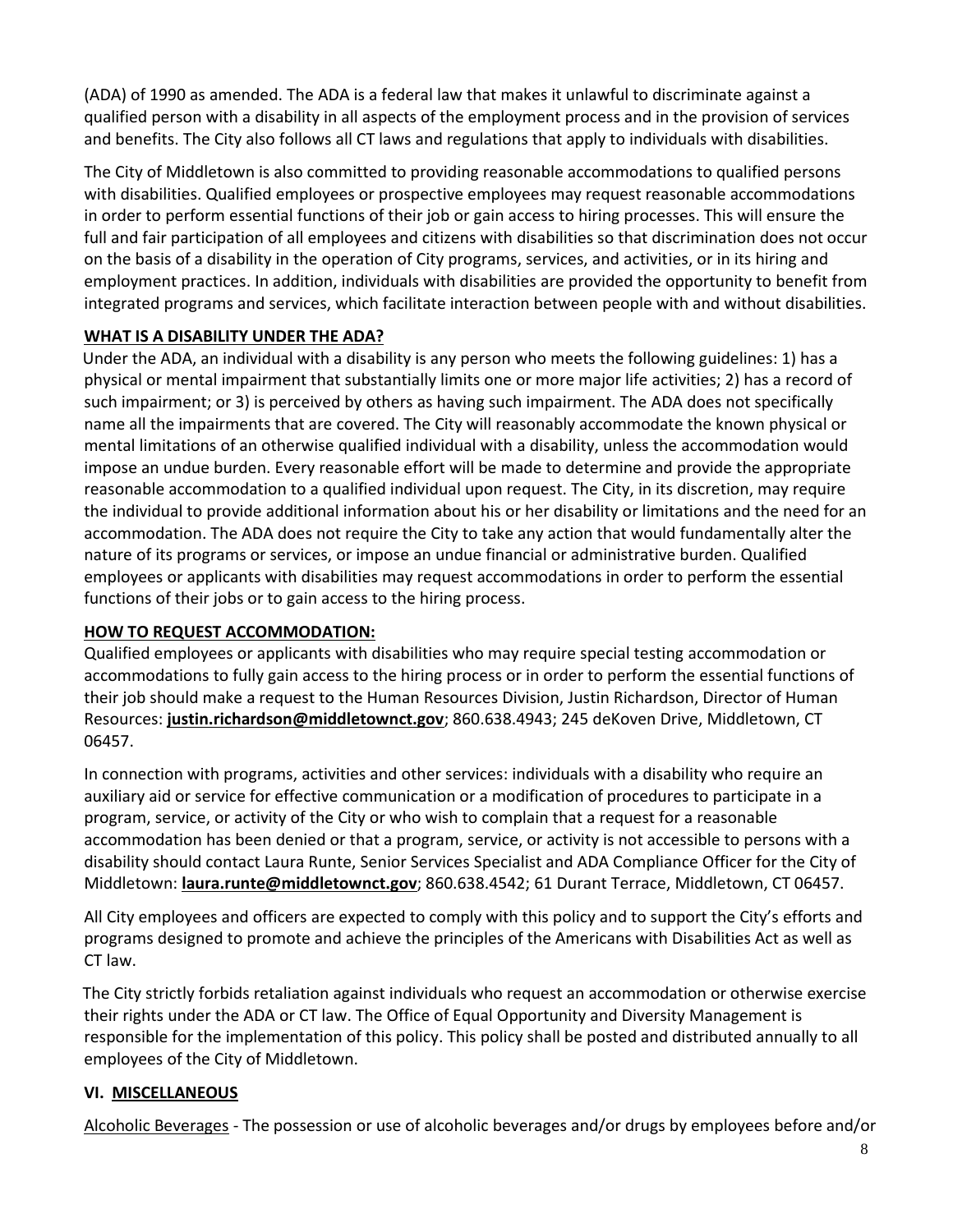during working hours is prohibited.

Sleeping - Any employee found sleeping during working hours will be terminated immediately. Smoking - Smoking is not allowed in any City-owned facility. Smoking is not allowed during scheduled working hours.

Transportation - Employees are not to use their personal vehicles to transport program participants. Telephones - Guardroom telephones are to be used for emergencies or official use only**.**

## **VII. OCCUPATIONAL MEDICAL EXPOSURE PROTOCOL**

In the event of a Blood Borne Pathogens (skin and/or mucous membrane contact with another person's blood) or other occupational medical exposure\* (e.g.; scabies, lice, tuberculosis, etc.), the affected employee should:

- Follow recommended guideline for post-exposure treatment (wash exposed area with soap and warm water or flush mucous membrane)
- . Immediately report the exposure incident to supervisor
- Complete any necessary reporting forms as soon as possible
- If the exposure occurs during normal business hours (M-F, 8:30 AM 4:30 PM), call Middlesex Hospital OCC MED (Occupational Medicine) at **860.358.2750.** Press **Option 6** to schedule to speak with a health-care provider\*\*. Instructions will follow.

If the exposure occurs outside of normal business hours, call OCC MED at **860.358.2750.** Press **Option 0** and ask the operator to speak with the on-call provider. Instructions will follow.

# **Middlesex Hospital Occupational Medicine is located at 534 Saybrook Road (2nd floor).**

## **\*If the exposure also constitutes a medical emergency, the employee should report to Middlesex Hospital Emergency Department.**

**\*\*On-call physician or nurse.**

## **VIII. ELECTRONIC MONITORING POLICY**

The City's e-mail system is a tool for internal and external communications; it is paid for and maintained by the City of Middletown. Pursuant to Connecticut General Statute, Section 31-48d and Public Act 98-142, An Act Requiring Notice to Employees of Electronic Monitoring by Employers, employers engaged in electronic monitoring are required to give prior notice to employees**.** City of Middletown employees should recognize that their work activities and communications might be subject to electronic monitoring.

"Electronic monitoring" is defined as "the collection of information on an employer's premises concerning employees' activities or communications by any means other than direct observation, including the use of a computer, telephone, wire, radio, camera, electromagnetic, photoelectronic or photo-optical systems, but not including the collection of information (A) for security purposes in common areas of the employer's premises which are held out for use by the public, or (B) which is prohibited under state or federal law."

Employees may be subject to electronic monitoring or recording (including sound, voice, or video devices) while in City municipal facilities and other locations where City business is conducted, except Section 31-48b, C.G.S. prohibits any such monitoring or recording in areas designed for health or personal comfort of the employees or for safeguarding of their possessions, such as restrooms, locker rooms, or lounges.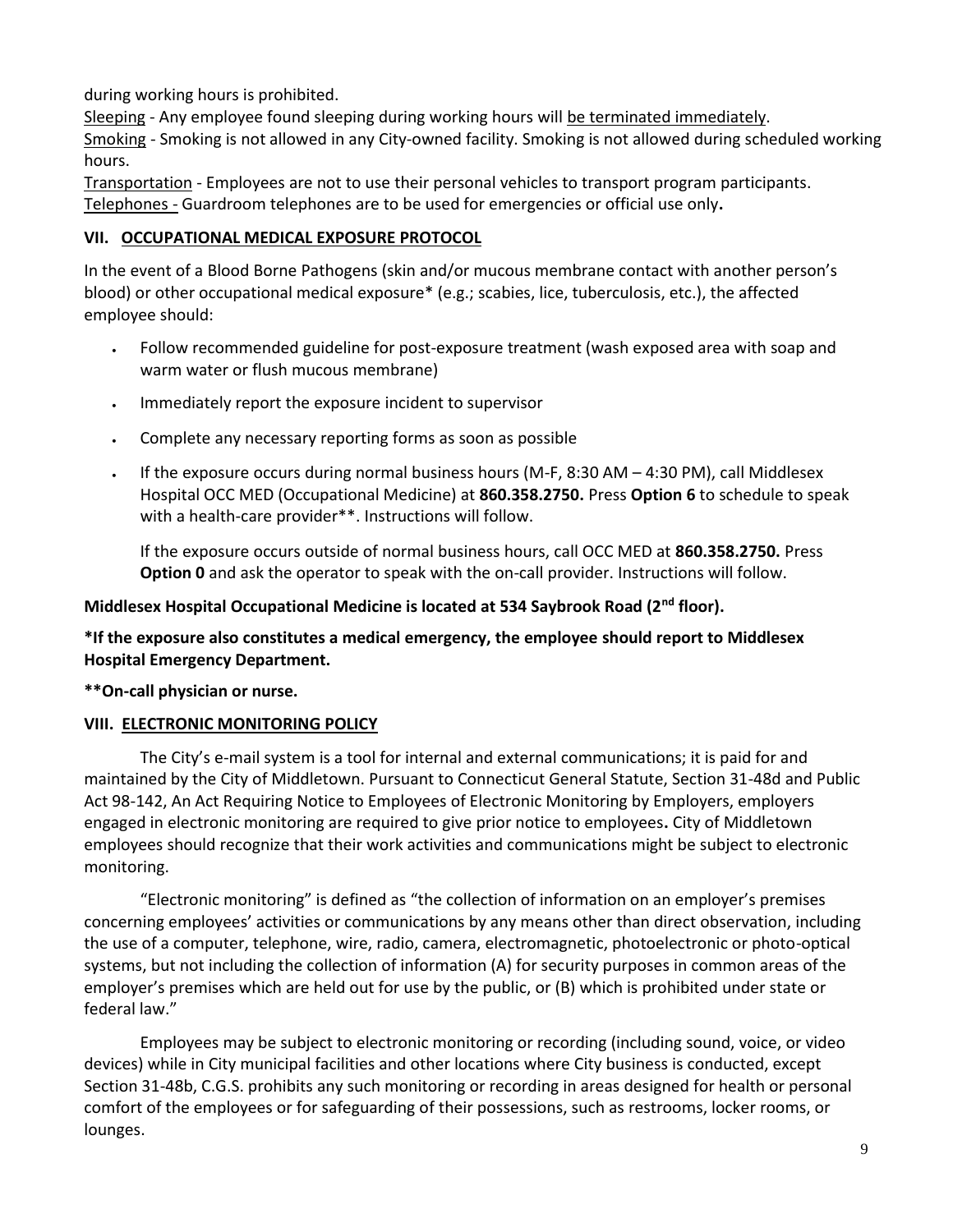Employees should understand that their activities involving City computer equipment and computer and/or electronic documents, data and communications, including voice, e-mail and Internet usage, are subject to being monitored, recorded, and reviewed. The appropriate use of City technologies, prohibited behaviors while using said technologies, and consequences of misuse are documented in the Information Technology and Equipment Use Policy. Furthermore, the City's Sexual Harassment policy applies to the use of e-mail and unacceptable behavior in the workplace is also unacceptable in cyberspace.

Employees should be aware of the fact that "deleting" an item does not mean that the item cannot be monitored and reviewed. As a result, files, data, and messages in the system are subject to access and review and are not confidential, despite any information to the contrary in literature or instructions describing the systems. There is no reasonable expectation of privacy with respect to the use of these systems and information received or stored.

Employees will not be subject to electronic monitoring or recording of the content of their direct telephone conversations, except as may be permitted under state and federal law.

Section 31-48d prohibits an employer, except under limited circumstances, to electronically monitor without giving written notice to the employee. The only exception to this policy will be the telephone monitoring of police investigative lines, which may only be monitored by sworn police personnel.

Personal recording devices that are used to record conversations with individuals without that person's knowledge and/or consent are prohibited. Violation of this provision of this policy is subject to discipline, up to and including termination.

Employee questions about this policy can be addressed to Mr. Bryan Skowera, Director of Information Systems, at 860.638.4997. The Director of Information Systems and the Director of Office of Equal Opportunity and Diversity Management are responsible for the implementation of this policy. This policy shall be posted and distributed annually to all employees of the City of Middletown.

# **IX. FIELD TRIP PROCEDURE**

- A copy of the finalized attendance list (including staff) must be left at the program site.
- No field trip will be taken without the knowledge and approval of your Recreation Supervisor.
- The Program Director, or designee, will bring with them a roster of all children and staff who are participating in the field trip or off site activity.
- The Program Director, or designee, MUST take attendance on the bus before the bus departs any location.
- The Program Director, or designee, is responsible for taking a copy of the camp roster on every trip.
- The Program Director, or designee, is responsible for taking the cell phone, first aid and medical box on every trip.
- Counselors should seek direction from the Program Director during inclement weather.
- The Program Director, or designee, shall assign staff coverage of participants to afford the maximum safety of the children.
- The Program Director, or designee, shall take attendance on the bus before the bus leaves the program site and again on the return back to camp.
- Counselors are responsible for the children assigned to their group.
- Counselors are responsible for separating their group into pairs, called the Buddy System. The Program Director, or designee, will call Buddy Check, as they deem necessary.
- The Program Director, or designee, will designate boundaries or limits for the Counselors to keep their children within. The Program Director, or designee, will devise a system for groups to use the lavatories on a scheduled and emergency basis.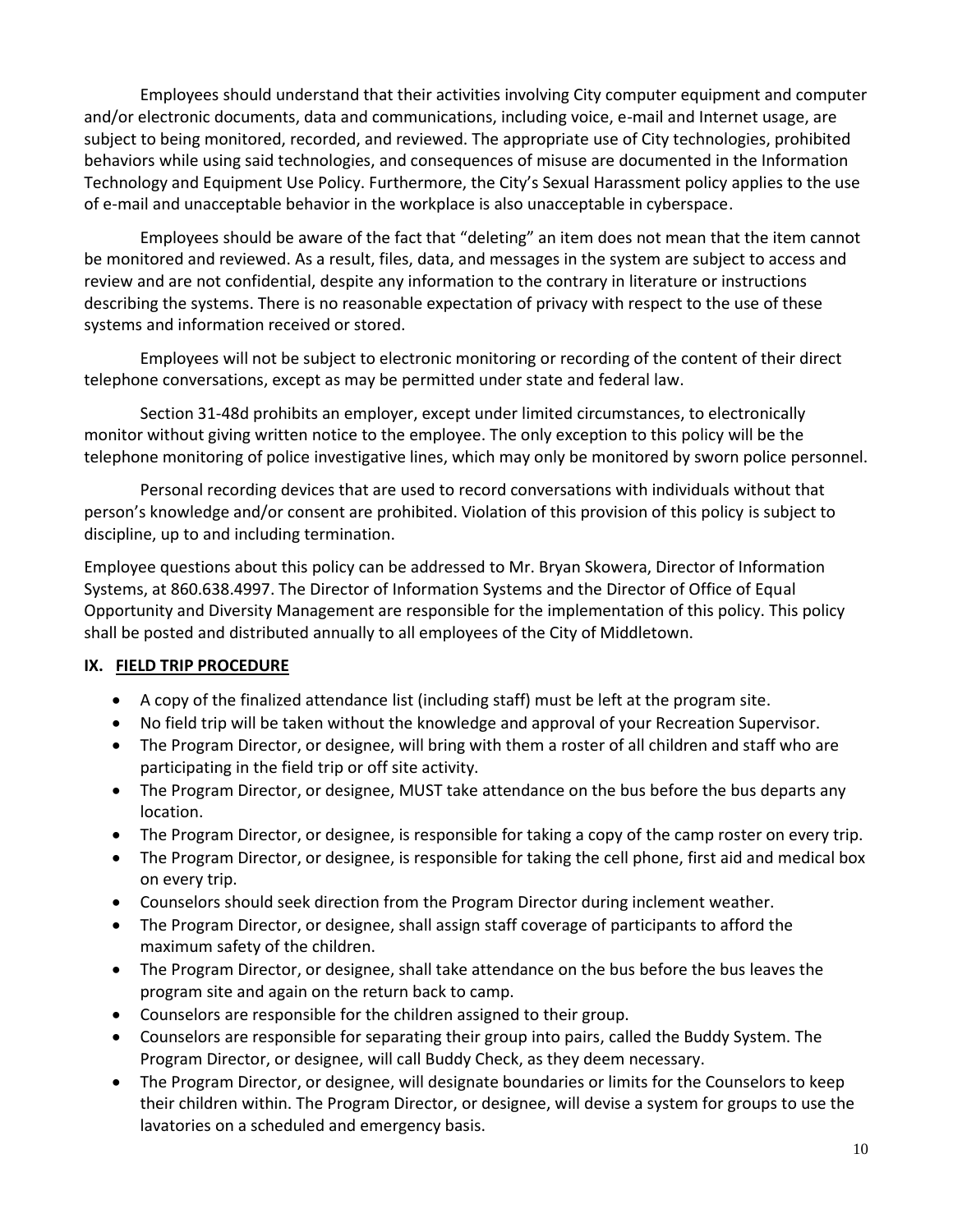Counselors shall immediately report missing children and/or emergencies to the Program Director or Assistant Director. The Program Director, or designee, will organize the staff into those responsible for looking after the remaining children and those that will help search.

## **X. ACCIDENTS/EMERGENCIES**

- Recreation Supervisors are responsible for arranging access to an emergency phone. The Program Director is responsible for notifying the appropriate Recreation Supervisor if problems occur regarding access and use of the emergency phone.
- The Program Director is responsible for instructing their staff in the following procedures regarding emergencies and for taking charge of all emergencies.

Counselors should stay with the children and, if not certified in First Aid, wait for the appropriate staff person. Send a staff person to notify the Program Director and/or get help.

Depending on the nature of the emergency, the Program Director will determine if an ambulance and/or Emergency Medical Assistance is needed. If so, it is the responsibility of the Program Director to delegate someone to make the call.

Staff making the call should:

- $\checkmark$  Dial 911 Police Emergency Line
- $\checkmark$  Request an ambulance, paramedics, and Police/Fire personnel
- $\checkmark$  The call will be transferred to the appropriate line
- $\checkmark$  Give exact location of emergency
- $\checkmark$  Description of what happened and status of victim
- $\checkmark$  Age and description of victim
- $\checkmark$  Give your name, job title, and work location
- $\checkmark$  Have someone meet emergency services and help direct them to victim
- $\checkmark$  Do not hang up until the Dispatcher tells you to hang up

The Program Director, or trained staff, shall perform First Aid in accordance with their training. Only those employees who have current certification in First Aid and/or CPR are to perform these procedures. First Aid Kits will be issued to each program. All Directors shall monitor and keep available sufficient First Aid supplies. Requests for additional supplies should be made to your Recreation Supervisor. The OSHA Manual for Bloodborne Pathogen Standard should be kept at the first aid station while on site and taken with you while off-site. Veteran's Pool has a manual; you only need to take it on field trips.

- The Program Director shall attempt to identify the victim and witnesses. Keep these people available to answer questions for the Emergency Medical Personnel and/or Police.
- The Program Director is responsible for making sure the appropriate Recreation Supervisor and/or Recreation and Community Services Office is notified of the emergency.
- The Program Director will attempt to contact the victim's family, advise them of the situation without causing undue alarm or discussion as to specifics. The family should be directed to proceed immediately to the hospital, NOT the recreation area, as medical personnel will need them there.
- The Program Director is responsible for submitting an accident report to the Recreation Supervisor within 24 hours. As well as, having all personnel involved or witnessing the accident, submit a report of where they were at the time of the accident, what actions they took, and/or what they witnessed.
- Recreation Supervisors will file all accident reports and forward reports of serious accidents or accidents where there may be potential litigation against the City of Middletown, to the Director of Recreation and Community Services.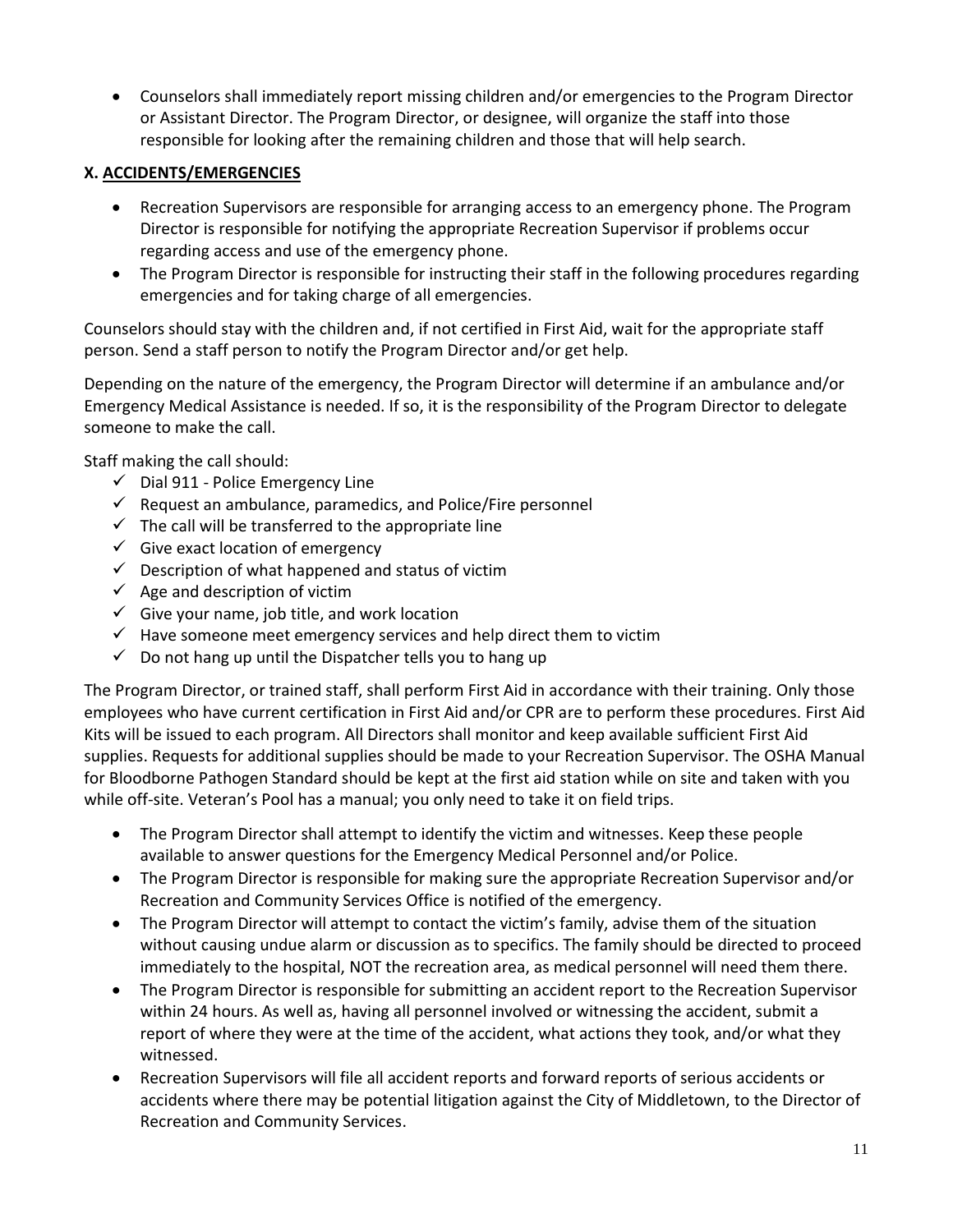## FIRST AID EQUIPMENT AND RESPONSE

Recreation Program Directors, Facility Managers, and trained staff are responsible for first aid and keeping the first aid kits stocked and in order. If additional supplies are needed, request them from your immediate supervisor, immediately.

## MEDICATION

If a child is taking medication and needs it to be administered during program hours, a medication form must be completed prior to the start of the program. All medication will be administered by an RN, LPN, or trained staff person on site. No medication can be dispensed until a medication form is completed by a child's doctor and signed by the parent/guardian and verified by our department's nursing staff.

## **XI. JOB DESCRIPTIONS**

All employees have job descriptions. Please read your job description on our website [www.middletownct.gov/recreation,](http://www.middletownct.gov/recreation) under "Seasonal Employment" and keep one for your own information, if desired.

## **XII. WORKERS COMPENSATION**

If an employee gets injured while at work, a Workman's Compensation Form must be filled out, within 24 hours. These are available on request from your immediate Supervisor.

## **XIII. EMPLOYEE EVALUATION FORMS**

All seasonal staff will be evaluated at the end of week six. Your evaluation will be fair, consistent, and honest. Keeping an employee in a position they are not qualified for or motivated to do a good job in, does not help the employee, participants, or programs. Everyone must sit with director and supervisor for their evaluation. The evaluation must be signed by all three staff members.

## **XIV. FIRE**

Evacuate the building as quickly as possible and meet at pre-determined area outside. Program Director should bring staff & participant attendance sheets with them. Account for all children and staff by checking on attendance sheets. For school buildings, pull the Fire Alarm and call 911. For Crystal Lake, use the bathhouse to call 911 or pull fire alarm in parking lot. Directors should hold a fire drill with Supervisor's permission during the first week of camp.

## **XV. LIGHTING**

For general area lighting (lobby, bathrooms, guardroom, and basket room) the circuit breaker panel is located in the basket room near the boys' pass through window. The lights to be turned off or on daily are listed on the panel door. Security lights are labeled. Outside lights should be left on when you leave. Basement lights are controlled from a panel on the right side of the entrance doors.

## **XVI. VETERANS MEMORIAL POOL PROGRAM SWIMMING GUIDELINES**

## GENERAL INFORMATION

In case of emergency, the Programs must have pertinent medical release information for participants and staff with them at all times, including at the pool and riding to and from. After being tested, participants should wear their specified bracelets to the pool. Participants and Staff should not wear or bring valuables to the pool. Staff should monitor the shower area and assure the showers are turned off.

## CANCELLATIONS

Cancellations will be determined by the Aquatics Director, Facility Manager, or Recreation Supervisor. If a program misses a swim day, it cannot be made up.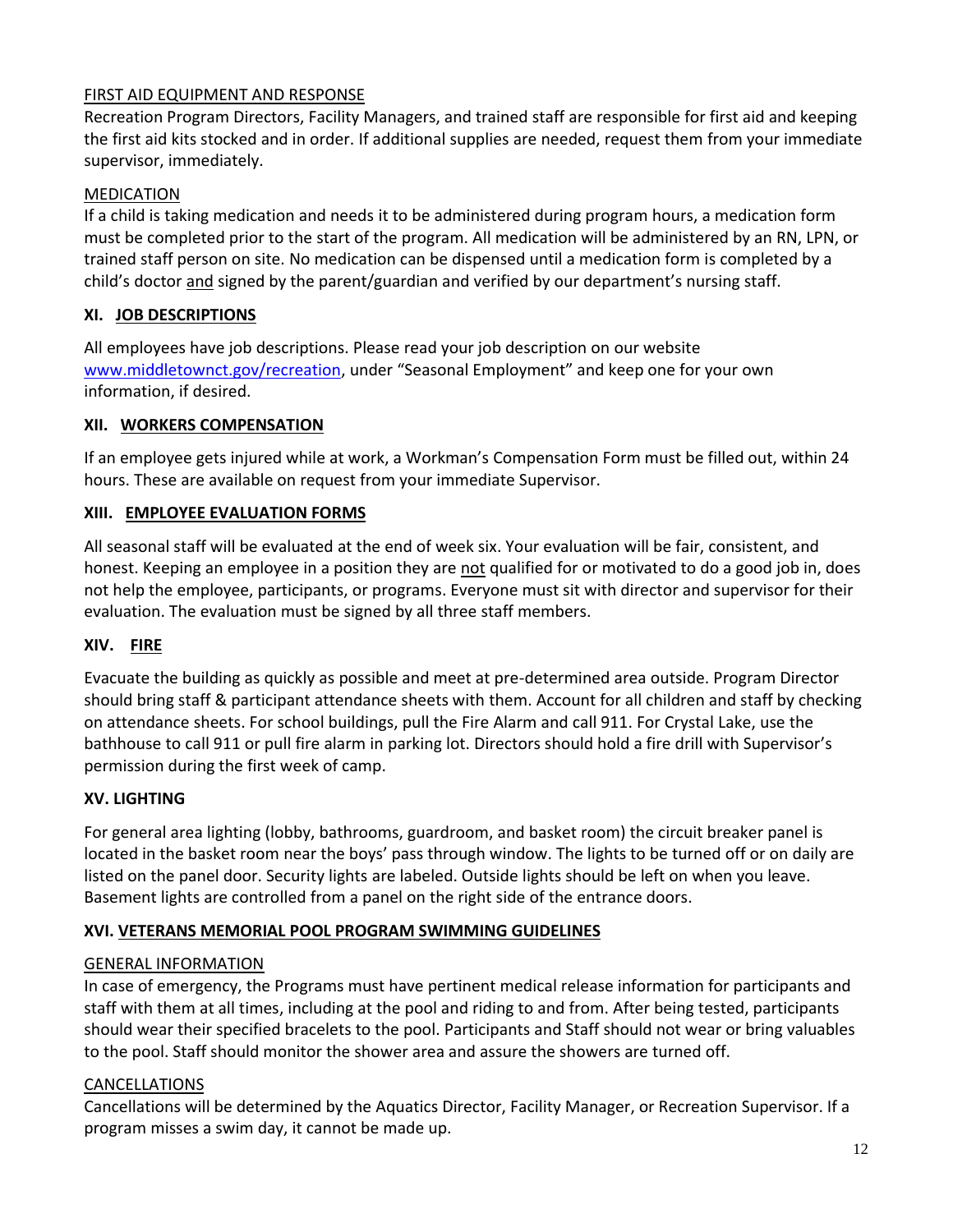#### PROGRAM ARRIVALS

Groups must arrive by 12:00 pm. To avoid overcrowding and congestion in the pool entrance, changing rooms, and basket room, each Program Director will devise a system to regulate the number of participants entering the lobby, changing rooms, and pool.

#### SUMMER YOUTH DAY

The Pool Attendants will provide one basket room shelf solely for use of the camps. These baskets will be stacked outside of the changing rooms. Basket pick-up, changing of clothes, and bringing the baskets to the basket room windows will be under the direction of the Program Staff.

#### SWIMMING ABILITY TEST FOR PARTICIPANTS.

#### ALL PARTICIPANTS MUST BE TESTED BEFORE THEY ARE ALLOWED TO ENTER THE WATER.

To facilitate an efficient and effective swim test we will need the help and cooperation of all staff. On Program swim days, Program Directors should bring the Attendance/Swim Test Form with the participants' names and ages filled in, and corresponding identification bracelets. Each participant and/or volunteer will be tested on his or her first day at Vet's Pool or Crystal Lake. Participants who register after the first week, or participants who are swimming for the first time, will be tested before they are allowed to enter the water. Program participants should be organized into groups by age and seated on the grassy area.

Lifeguards will test each child individually. After the child is tested, the Instructor will communicate to the recording Program Staff the child's name and appropriate bracelet, which will be secured on the child by the Program Staff. The Program Staff will keep a copy of the Attendance/Swim Test Form. The Program Director and Facility Manager must communicate when new participants need to be tested. Swim instructors should be prepared to test new participants.

Both locker rooms require extra attention. Staff should periodically walk though both locker rooms. Preferably every 5 minutes, a staff person or lifeguard should walk through. Let your presence be known, so everyone knows staff is there. Please never let children spend time in the locker room without a minimum of two adults. Children should go in the bathroom alone or with TWO other children. Enter the locker room with them and then let them know that you are waiting by the door for them.

## FREE SWIM

The Facility Manager and Program Director will review the rules and regulations of the pool with all participants. Children who have not been tested will be tested after their review of the rules and regulations. Children that are not participating in free swim should be entertained in groups by Program Staff from the sides of the pool.

#### BUDDY SYSTEM

Each child has a buddy, who should swim in the same area. Participants will swim in three predetermined areas according to their swimming ability. The Facility Manager/Camp Swim Coordinator and Program Director will station lifeguards and Program Staff (Observers) along the pool at a ratio of one staff to ten participants so everyone has a clear view of the participants in their section.

## BUDDY CHECKS

Buddy checks will occur every fifteen minutes as determined by the Facility Manager and Program Director and the buddy checks will commence with one long blast of all Lifeguards and Observers whistles. Participants will swim to their Counselor, find their buddy, and together raise hands. When the Counselors have verified all the participants are accounted for they will verbally communicate to the Program Director/ Facility Manager and swimming will begin again. Participants should notify their group leader and buddy if they need to use the lavatory. The Pool Attendants will monitor the lobby for any participant with or without a bracelet who may try to wander out the front entrance.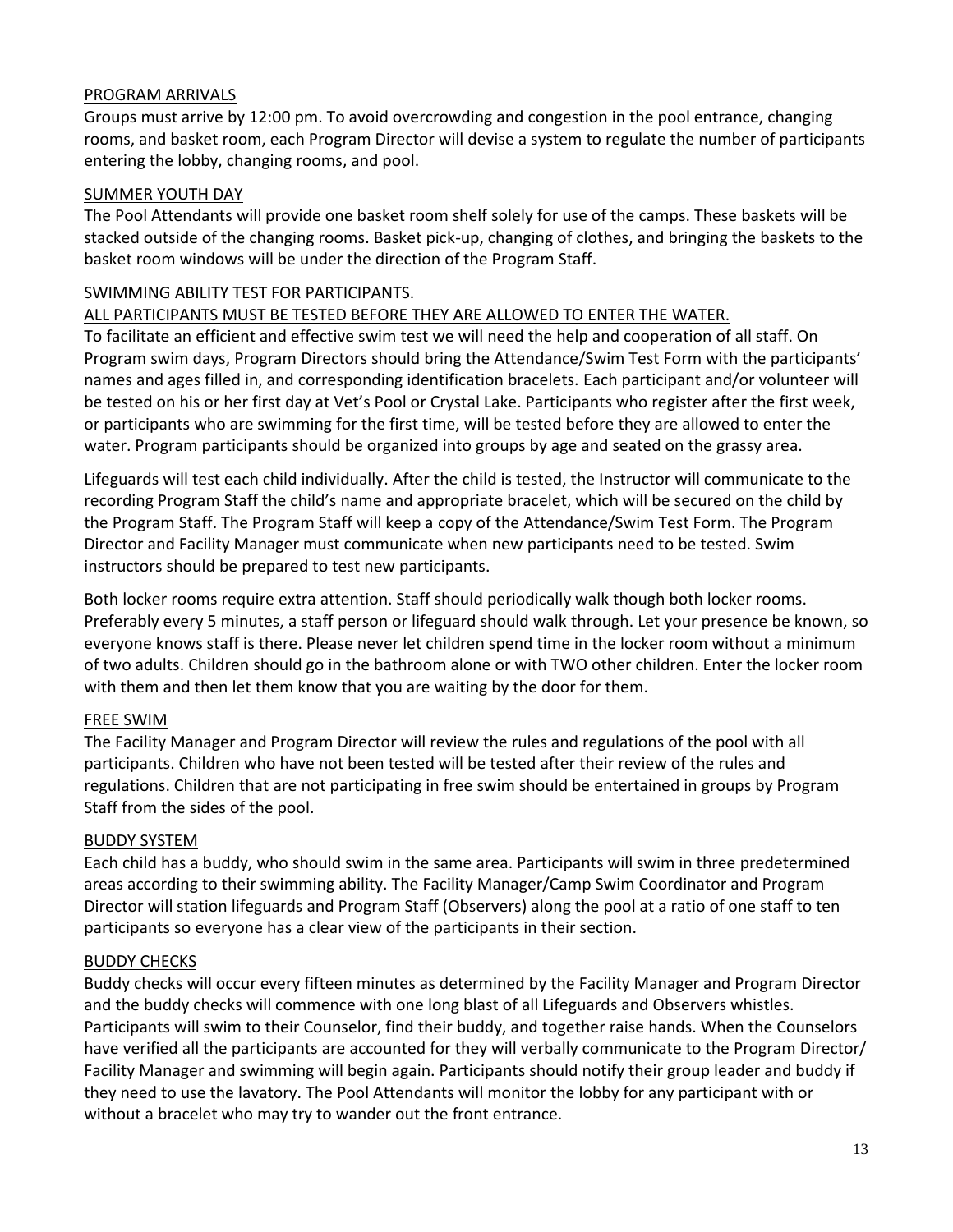While on duty, assigned Program Staff (Observers) are to face the water at all times. Constantly scan your area for swimmers in trouble underwater. Watch for children who may wander over their heads or are in trouble. Constant vigilance, alert watchfulness and the ability to anticipate unsafe acts are important skills. Treat all children as non-swimmers. Alert staff provide a far greater service to the swimmers by preventing accidents and injuries before they happen. Do not allow individuals or groups to distract your attention. Alert the Lifeguard if you see someone in trouble. Do not attempt to make any form of aquatic rescue while serving as Observer.

Observers should wear sunglasses, skin protection, and hats. Program Staff with sensitive skin should notify their immediate supervisor if additional protection is required.

## RECREATION PROGRAM DEPARTURES

Recreation Program swimming will cease at 2:30 pm. Participants and Staff should reverse the arrival procedure above, double check for items left behind and keep groups clear of the Pool's Main Entrance and Wading Pool entrance.

# MISSING PARTICIPANT RESCUE AT VETERANS POOL

If Program Staff, participant, or Lifeguard notices a participant is missing, they should immediately notify the Facility Manager/Program Director who will immediately blow the whistle for a buddy check. If the participant is not found, the Facility Manager or designee will give the clear water signal – 1 SHORT BLAST ON THE AIRHORN. All participants should be removed from the water by the Program Staff and grouped on the grassy area. Program Staff should take a head count. At the discretion of the Program Director, after assessing the situation, the participants may be moved in groups through the basket room exit and onto the front lawn of the pool facility. After the water has been cleared and the participant is found in the water, the Swim Staff Water Rescue procedures will be activated. If after the water has been cleared the participant is not found in the water or among the public, the Program Director will determine which Program Staff are responsible for looking after the remaining children and which Staff will help search. The appropriate Recreation Supervisor should be contacted immediately.

## WATER EMERGENCY

IF 1 SHORT AIRHORN BLAST IS BLOWN, the Program Staff should quickly, without causing undue alarm, clear the water of all participants, moving them to the grassy areas around the pool to sit down. A head count should be taken. At the discretion of the Program Director, after assessing the situation, the participants may be moved in groups through the basket room and onto the front lawn of the pool facility. If the victim is a participant, the Program Director should have the child's information ready to use and must immediately call the parents. The Program Director or designee should contact the appropriate Recreation Supervisor immediately. Items not covered above or needing change should be reviewed at a staff meeting by all supervisors.

# **XVII. CRYSTAL LAKE PROGRAM SWIMMING GUIDELINES**

## VISITING PROGRAM AND CRYSTAL LAKE PROGRAM ARRIVALS

To avoid overcrowding and congestion on the beach, the Program Staff will devise a system to regulate the amount of participants entering the beach.

To facilitate an efficient and effective swim test we will need the help and cooperation of all staff. On Program swim days, Program Directors should bring the Attendance/Swim Test Form with the participants' names and ages filled in, and corresponding identification bracelets.

Each participant and/or volunteer will be tested on his or her first day at Crystal Lake. Participants who register after the first week, or participants who are swimming for the first time, will be tested before they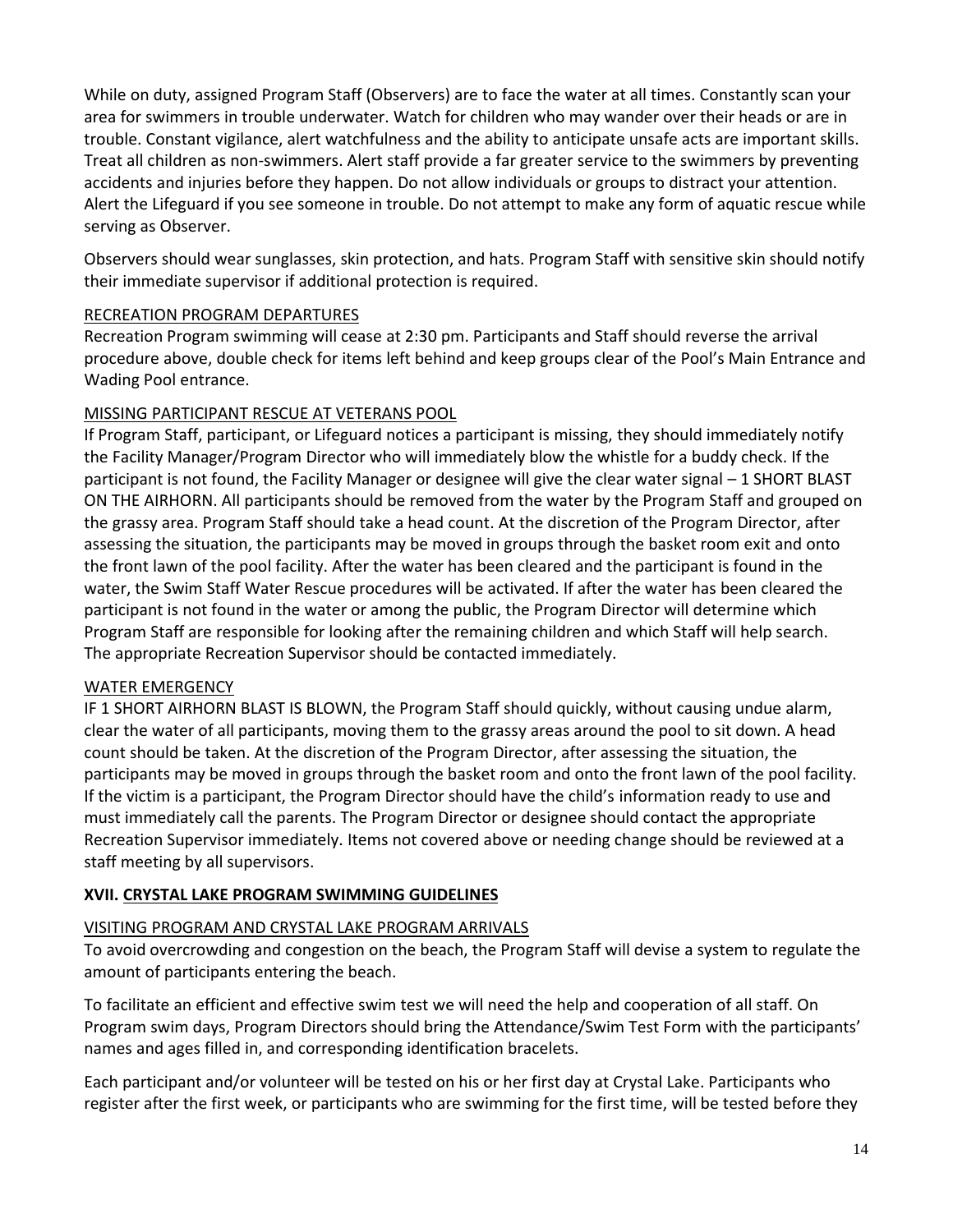are allowed to enter the water. Program participants should be organized into groups by age and seated on the beach.

Swimming staff will test each child individually. After the child is tested, the Swimming Instructor will communicate to the recording Program Staff the child's name and appropriate bracelet, which will be secured on the child by the Program Staff. The Program Staff and Pool Staff will keep a copy of the Attendance/Swim Test Form. The Program Director and Facility Manager must communicate when new participants need to be tested. Swimming testers should be prepared to test new participants.

# MISSING PARTICIPANT RESCUE AT CRYSTAL LAKE

If a Program Staff, participant, or Lifeguard notices a participant is missing, they should immediately notify the Facility Manager who will immediately blow the whistle for a buddy check. If the participant is not found, the Facility Manager or designee will give the clear water signal – 1 SHORT BLAST ON THE AIRHORN. All participants should be removed from the water by the Program Staff and grouped at the back area of the waterfront. Program Staff should take a head count. At the discretion of the Program Director, after assessing the situation, the participants may be moved in groups away from the waterfront. After the water has been cleared and the participant is found in the water, the Swim Staff Water Rescue procedures will be activated. If after the water has been cleared the participant is not found in the water or among the public, the Program Director will determine which Program Staff are responsible for looking after the remaining children and which Staff will help search. The appropriate Recreation Supervisor should be contacted immediately.

## WATER EMERGENCY

IF 1 SHORT AIRHORN BLAST IS BLOWN, the Program Staff should quickly, without causing undue alarm, clear the water of all children, moving them to the back area of the waterfront to sit down and stay quiet. A head count should be taken. At the discretion of the Program Director, after assessing the situation, the participants may be moved in groups away from the waterfront.

If the victim is a participant, the Program Director should have the child's information ready to use for Rescue Personnel. The Program Director should also contact the child's parent/guardian, as previously stated. The Program Director or designee should contact the appropriate Recreation Supervisor immediately. Items not covered above or needing change must be reviewed at the weekly staff meeting by all supervisors.

## INCLEMENT WEATHER

All staff scheduled to work must report regardless of the weather unless otherwise notified by a Recreation Supervisor or Facility Manager.

In cases of thunder, lightning, and/or rain which hampers visibility of the bottom of the aquatic facilities, the swimmers are to clear the pool/lake and deck/beach area for approximately 30 minutes after the last clap of thunder or sight of lightning. Until the weather improves, the pool/lake will be closed temporarily and the following will apply:

- All patrons must leave the beach, water, and/or pool deck. No patrons or participants will be allowed to remain under trees, pavilions, bathhouse porch, during an electrical storm. Encourage patrons with transportation to leave the facility as soon as possible.
- All patrons that do not have transportation (or that have bikes) should remain inside the facilities (pool lobby area) away from doorways, showers, telephones, lavatory, and anything else that conducts electricity.
- Continual observation, by staff, must be made during periods of questionable weather.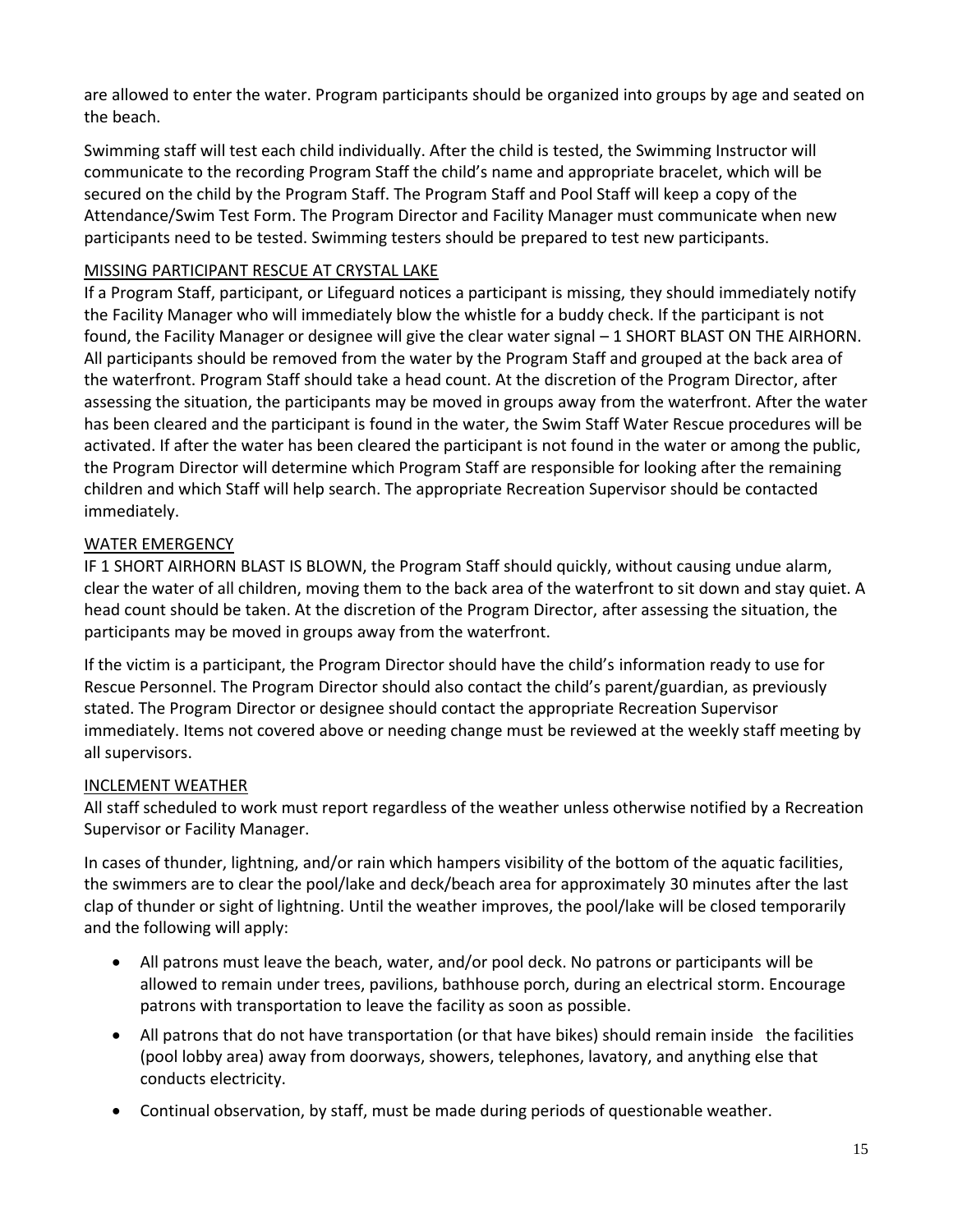- During inclement weather, when the pool/lake is still open, but there are no swimmers, lifeguards will be expected to clean the guard room, participate in emergency drills; complete swimming lesson plans, etc.
- On days of constant rain the pool/lake will be closed. Lifeguards, on a rotating basis, may be assigned to stay at the pool/lake to answer the phone and inform people that the pool/lake is closed.
- In case of rain, thunder, lightning, tornado, and/or hurricane at program sites, participants and staff must be kept inside a facility or suitable safe area. If the Program has not started, a cancellation notice if necessary should be put on the radio or TV by Recreation Manager. If the Program has started, call the bus company, parents who normally pick-up their children, and the Recreation and Community Services Office to coordinate the calling of parents to notify them the children will be brought home early. Children will be dropped off at Recreation and Community Services designated stops. If the Program has ended, participants may be allowed outside until the weather has cleared or conditions are safe for the children to board the buses.

## **XVII. WORK SCHEDULE**

The Department discourages time off, tardiness, and unexcused absences.

- All employees must report to work in accordance with their scheduled hours. If you are ill and cannot work, you MUST call your Program Director and then email the Recreation and Community Services Office at [rec@middletownct.gov,](mailto:rec@middletownct.gov) that you are not working your scheduled shift. Employees must report to work on time, be working when their schedule begins, and be in the appropriate attire. Before leaving their facility, employees should notify, and receive permission, from their Program Director (e.g. end of scheduled workday, emergencies, etc.) You are required to give your immediate supervisor twenty-four hours' notice for permission to leave early or report late (i.e. doctor appointment, college registration, etc.).
- Staff employees may not have visitors during working hours.

# **XVIII. STAFF WEEKLY PAYROLL SHEET/TIME CARDS**

- Weekly payroll sheets will be filled in daily with arrival and departure times by the Program Director or Assistant Director.
- Time card verification (signature) is the responsibility of each employee. You must check to see if your hours match the Weekly Payroll Sheet. The form includes instructions for use.
- Employees have specific budgeted hours. They may not exceed those hours without the permission of their Recreation Supervisor. Ask your Supervisor for your budgeted hours.
- Seasonal/Part Time Staff are only paid for the actual hours they have worked. If any recreation program is cancelled, Seasonal/Part Time staff will not be paid for those scheduled hours. Potential cancellations may include, but are not limited to, low enrollment, inclement weather, or power outages.

## **XIX. WORK ATTIRE**

 Staff shirts are provided for easy identification by the public. (I.e. emergencies, information requests, questions, etc.) These are the only shirts permitted during your scheduled work hours with the exception of staff sweatshirts during inclement weather. Each employee will receive two (2) staff shirts. Any previously issued Recreation and Community Services staff shirt may be worn.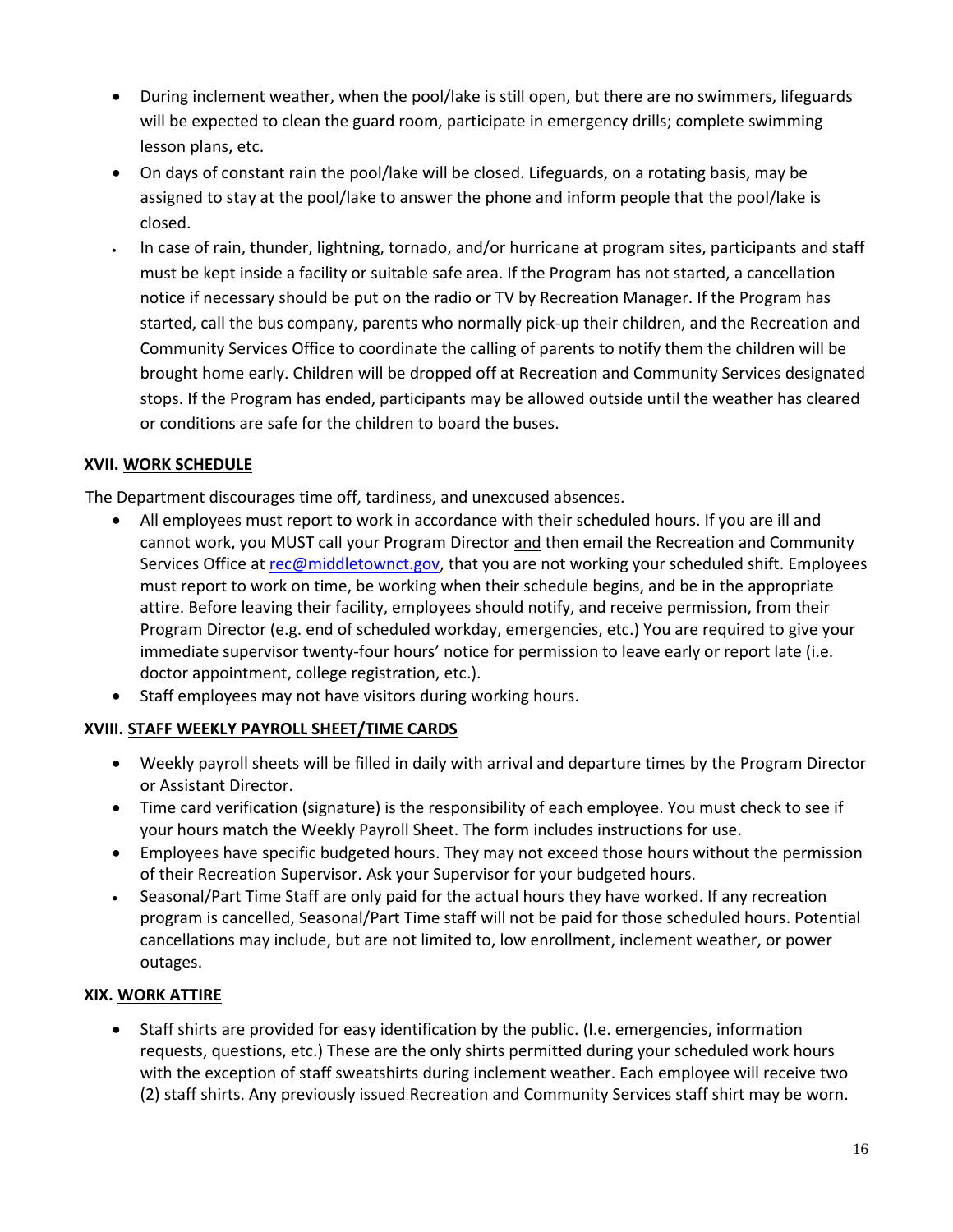Additionally, staff shirts may not be altered or disfigured in any way. Employees must appear clean and neat.

- All employees must wear sneakers at all times. Flip-flops may only be worn at the pool, not at your camp site.
- Two-piece suits and/or inappropriate swimwear, as determined by your Recreation Supervisor, are not allowed during aquatic activities. One-piece suits for women and boxer style suits for men are appropriate.
- Shorts must be an appropriate length.
- Backpacks may not be worn during working hours.

# **XX. WORKING WITH THE PUBLIC**

- The duty of all staff is to ensure that all participants have a healthy, safe, and enjoyable experience during all summer recreational programs.
- All employees must be courteous, helpful, friendly, and informative to the public. The interaction you have with the public does one of two things; it either elevates or damages the public's perception of the department you work for.
- Be tactful, fair, and consistent; yet firm when enforcing the rules and regulations for your facility. Take the time to explain the reason behind the rule/policy.
- Answer questions willingly and to the best of your ability. If you do not know the answer to a question, politely direct the person to another staff person you feel can answer the question. Never exhibit anger or belligerence (inclined to be aggressive or hostile) to the public. If the person is angry and you are not getting anywhere with them, direct them to the Program Director. If the Program Director is not available, call the Recreation Supervisor.
- If a person is verbally or physically threatening, call 911 immediately.

# **XXI. DISCIPLINARY PROCEDURE FOR PROGRAM PARTICIPANTS**

- With the position of seasonal Recreation worker comes the responsibility to discipline participants who are disobedient and/or disruptive to the groups' recreational enjoyment.
- For the benefit of the staff and participants, all participants must be informed of all rules and regulations by the Program Director, Assistant Director, and/or Counselors.
- Participants may receive written warning for any infraction of the program rules and regulations. Some examples are abusive language toward staff or other participants, leaving the Recreation Program area, fighting, spitting, etc. The Program Director or Assistant Director must approve all written warnings.
- If the Program Director, or Assistant Director, feels that an infraction is serious enough to dismiss the child immediately from the Program, they have the authority to do so with the approval of the appropriate Recreation Supervisor.

The following should be used as a guideline for disciplining participants:

- Use verbal warnings until they are no longer effective.
- Inform the Program Director or Assistant Director of your request to start written disciplinary actions.
- Complete in full the Disciplinary Action Form with assistance from the Program Director or Assistant Director.
- The Program Director or Assistant Director will inform the child of your actions and send the form home with the child to be signed by the parent/guardian and returned.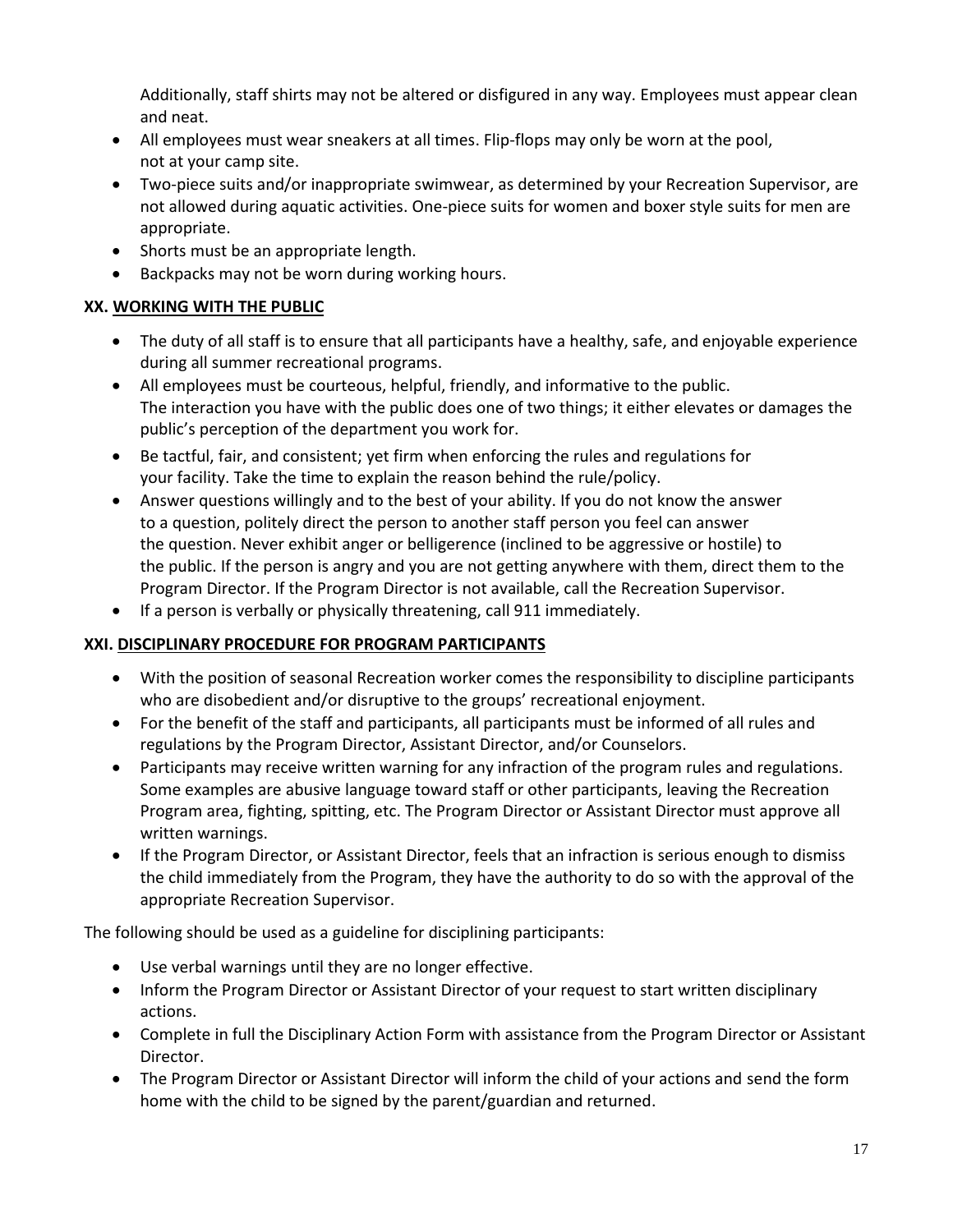## **XXII. MANDATED REPORTER**

All staff must watch the DCF training video (link below) and submit the completed certificate to our department, with hire paperwork.

#### <https://training01-dcf.myflorida.com/studentsite/admin/login.jsf>

#### **XXIII. BUS AND CARRY-ALL DUTY/ BUS ACCIDENT**

- Bus Supervisors are to check the children on and off the bus mornings and afternoons. Each Supervisor will have a list of Program participants who ride the bus. Unless instructed differently by the Recreation Supervisor, only children who are on your list should be allowed on the bus. Except for safety checks, Bus Supervisors should not get off the bus or leave the children unattended.
- In the event of a bus accident, stay with the children. Contact the Recreation Supervisor and/or Recreation and Community Services Office, as soon as possible, with the names of the children on the bus.
- Staff is required to ride the buses with the participants to and from all field trips.

#### **XXIV. LOST PROGRAM PARTICIPANT**

Determine where the child was last seen. Contact the Program Director who will organize the staff into those responsible for looking after the remaining children and those that will help search for the lost participant.

#### **XXV. CONFRONTATIONS**

Strangers observed on site by staff should be brought to the attention of the Program Director or Office Staff immediately.

If a staff member sees a stranger or participant holding a weapon and/or having a confrontation with another staff member, they are to remove the children they are responsible for from the area as soon as possible. Notify the Program Director and call 911 immediately. The police will ask many questions. Besides a description of the individual, they will want to know if the weapon is a pistol, rifle, assault weapon, etc.

If an individual, who is not the parent or guardian, insists upon taking a child out of the Program, try to reason with the individual. Stay calm, cool and collected and request that they sign the child out. Note the person's description and license plate for information to give the police. Do not forcibly try to stop the individual. Notify the Program Director and call 911 immediately. Bus drivers are not allowed on site other than for pick-up and drop-off of participants.

#### **XXVI. PLAYGROUND**

Supervising children on the playground can present challenges because children move around so quickly, whether alone or in groups. It is difficult to keep track of everything that happens, so you must be staggered, so no staff should be standing together. Make sure all staff is positioned so that there are staff observing every area. Only allow children to play in the area where staff can observe all participants. While staff are supervising the playground, please make sure you each know what area you are supervising. Please do NOT get distracted and visit with each other. Conversations should be kept to a minimum.

Go over basic precautions with your children, such as always taking turns, sliding down feet-first on a slide, watching out for other children before climbing down from a jungle gym, and never running in front of the swings.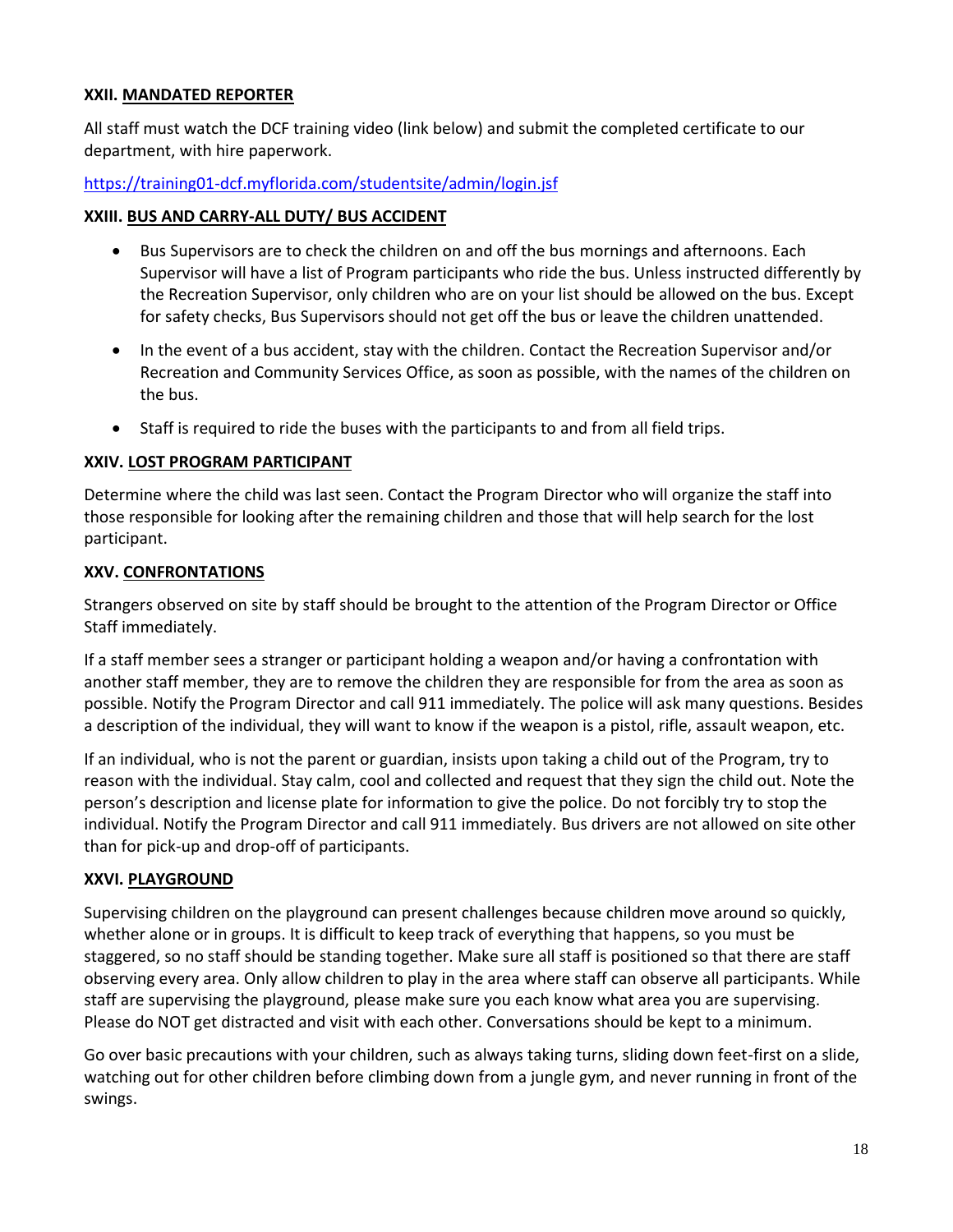Actively supervise. Stay alert, move around, and always keep kids in sight, especially younger ones. Make sure the play area permits you to see all children, i.e. limit the play area to be free of obstructions such as buildings or tool sheds. If you are working with a colleague, make sure you each know the area or children you are watching.

#### **XXVII. MISCELLANEOUS**

Phone Calls - Only the site directors, supervisors, nurses and office staff should be contacting and communicating with parents. If approached please direct parents to the appropriate staff.

Stray Animals – If a stray animal is observed it should be immediately brought to the attention of the Program Director. If the animal appears to be threatening to the participants, they should be removed to a different area or taken inside. Call the Animal Control Office/Police 860.638.4030 or Recreation and Community Services Office 860-638-4500 for assistance.

Telephones – Facility telephones are to be used for emergencies or official use only.

Cell Phones – Cell Phone use will not be allowed during your hours of work except as for work purposes during bus duty. If you are seen on your cell phone/Apple watch during work hours, you will be dismissed for the remainder of the work day.

Mandated reporters – as a City of Middletown summer employee you are a mandated reporter. You are required to report or cause a report to be made when, in the ordinary course of their employment or profession, they have reasonable cause to suspect or believe that a child under the age of 18 has been abused, neglected or is placed in imminent risk of serious harm. (CT General Statutes §17a-101a)

Social Media- No City of Middletown Recreation and Community Services employee may post pictures on any form of social media, including but not limited to Facebook, Snapchat, Twitter, and Instagram, of any City of Middletown Recreation and Community Services program participants under the age of 18 years old.

Reading – Reading of unrelated books, magazines or newspapers during work hours is not permitted.

Equipment and Supplies – Staff may not purchase or order supplies without the permission of the appropriate Recreation Supervisor.

Handouts – All program-related information, e.g. handouts to kids prior to distribution, must be reviewed and approved by the Recreation Supervisor.

Music – The use of radios, headsets, and/or musical instruments are not allowed during working hours unless prior approval is given by the appropriate Recreation Supervisor.

Card Playing – Card playing during scheduled hours is not allowed.

Program Dismissal – At the completion of the program, all children must be picked up before staff may leave. If a pick-up does not occur during working hours the Program Director will take volunteers or assign Staff to stay until all children have been picked up. Staff will be paid for staying.

Personal Belongings – Employees should not leave any personal belongings at work. The Recreation and Community Services Department is not responsible for any items left, stolen, or vandalized. This includes cell phones.

Food – Staff shall consume food only during scheduled lunch breaks and snack times or with permission from the Program Director. Employees may not leave the site to pick up food while working, and no food may be delivered to camp (UberEats, Doordash, GrubHub, etc.)

Backpacks – may not be worn during your hours of work.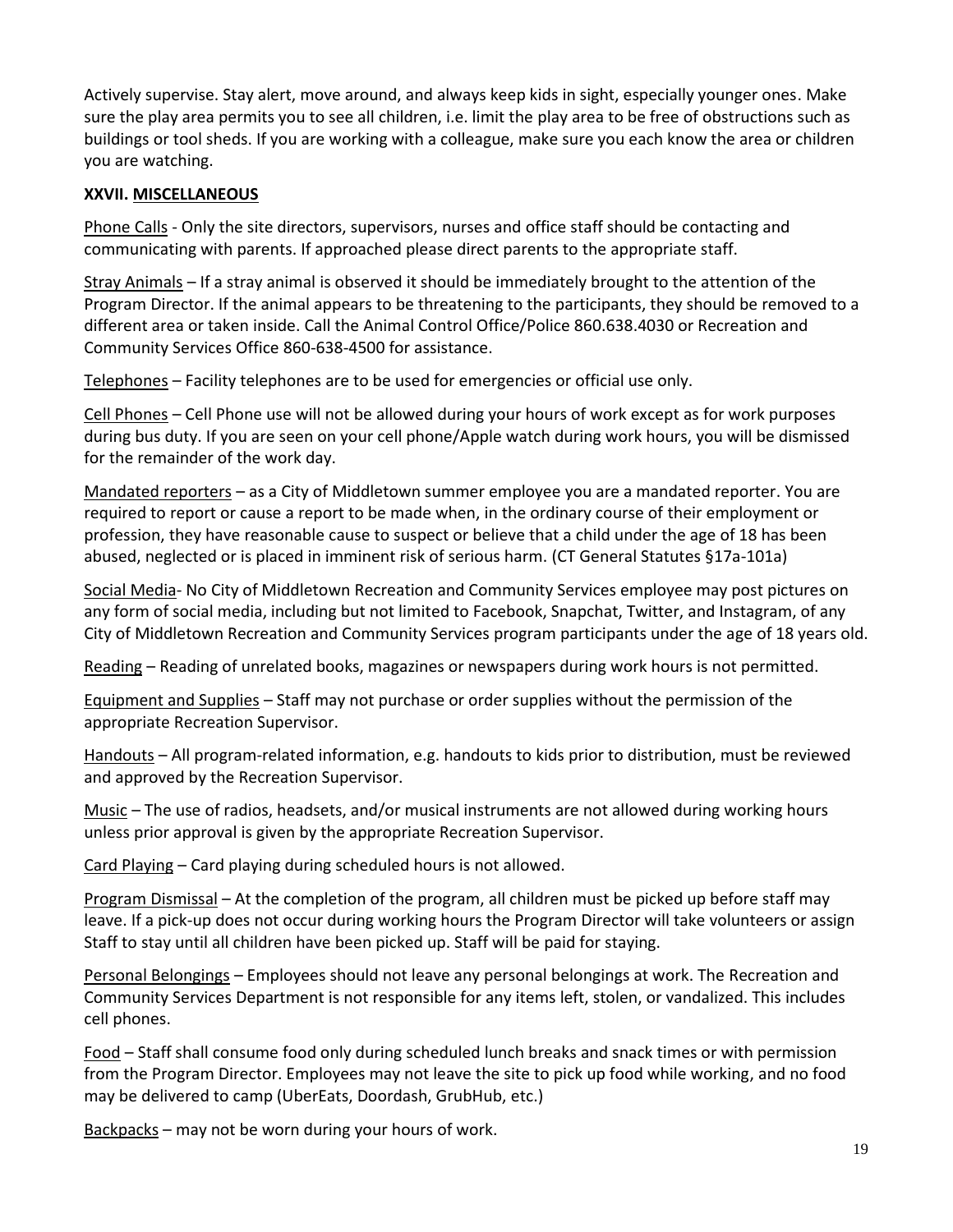# **XXVIII. Code of Conduct for Staff and Volunteers**

Staff and volunteers are expected to act in a manner that upholds our principles at all times when you are in our facility or at Recreation Division-sponsored activities. We expect you to behave in a way that shows respect and caring for others, which includes not using any language or engaging in any action that can hurt or frighten another person, or that falls below a generally-accepted standard of conduct. Specifically, action which does not show respect for others is not permitted. This includes:

- Clothing, body markings, or other visible items with hateful, vulgar or profane writing or pictures is prohibited.
- Using angry or vulgar language is prohibited.
- Making physical contact with another person in any angry or threatening way is prohibited.
- **•** Engaging in sexual activity is prohibited.
- Harassing or intimidating by words, gestures, body language, or any other menacing behavior is prohibited.
- Stealing or other behavior which results in the destruction or loss of property is prohibited.
- Any other conduct of an inappropriate, threatening or offensive nature is prohibited.
- $\bullet$  In order to protect staff, volunteers, and program participants  $-$  at no time during a Recreation Division program may a staff or volunteer person be alone with a single child where they cannot be observed by others. As staff supervise children, they should space themselves in a way that other staff can see them.
- Staff/volunteers shall never leave a child unsupervised.
- Restroom supervision: Staff/volunteers will make sure the restroom is not occupied by suspicious or unknown individuals before allowing children to use the facilities. Staff/volunteers will stand in the doorway while children are using the restroom. This policy allows privacy for children and protection for staff (not being alone with a child). If staff assists younger children, doors to the facility must remain open. No child regardless of age should ever enter a bathroom alone on a field trip. Always send children in pairs, and whenever possible, with staff.
- Behavior in the bathrooms: Never let children use the bathroom unsupervised. Send them in groups (odd number) and stand outside, with the door ajar. Limit the number of children who enter the same stall. Never send children in pairs. Try to remember the "Rule of Three." Never assume there is not another child in the bathroom. Always have children ask permission to use the bathroom.
- Staff/volunteers should conduct or supervise private activities in pairs, when diapering, putting on bathing suits, taking showers, etc. When this is not feasible, staff should be positioned so they are visible to others.
- Staff/volunteers shall not abuse children including: Physical abuse – strike, spank, shake, slap Verbal abuse – humiliate, degrade, and threaten Sexual abuse – inappropriate touch or verbal exchange Mental abuse – shaming or cruelty Neglect – withholding food, water, basic care, etc. Any type of abuse will not be tolerated.
- Staff/volunteers must use positive techniques of guidance, including: Redirection, positive reinforcement and encouragement rather than competition, comparison, and criticism. Staff will have age-appropriate expectations, set up guidelines, and environments that minimize the need for appropriate discipline.
- Physical restraint is used only by Preventative Management Retreat-trained staff.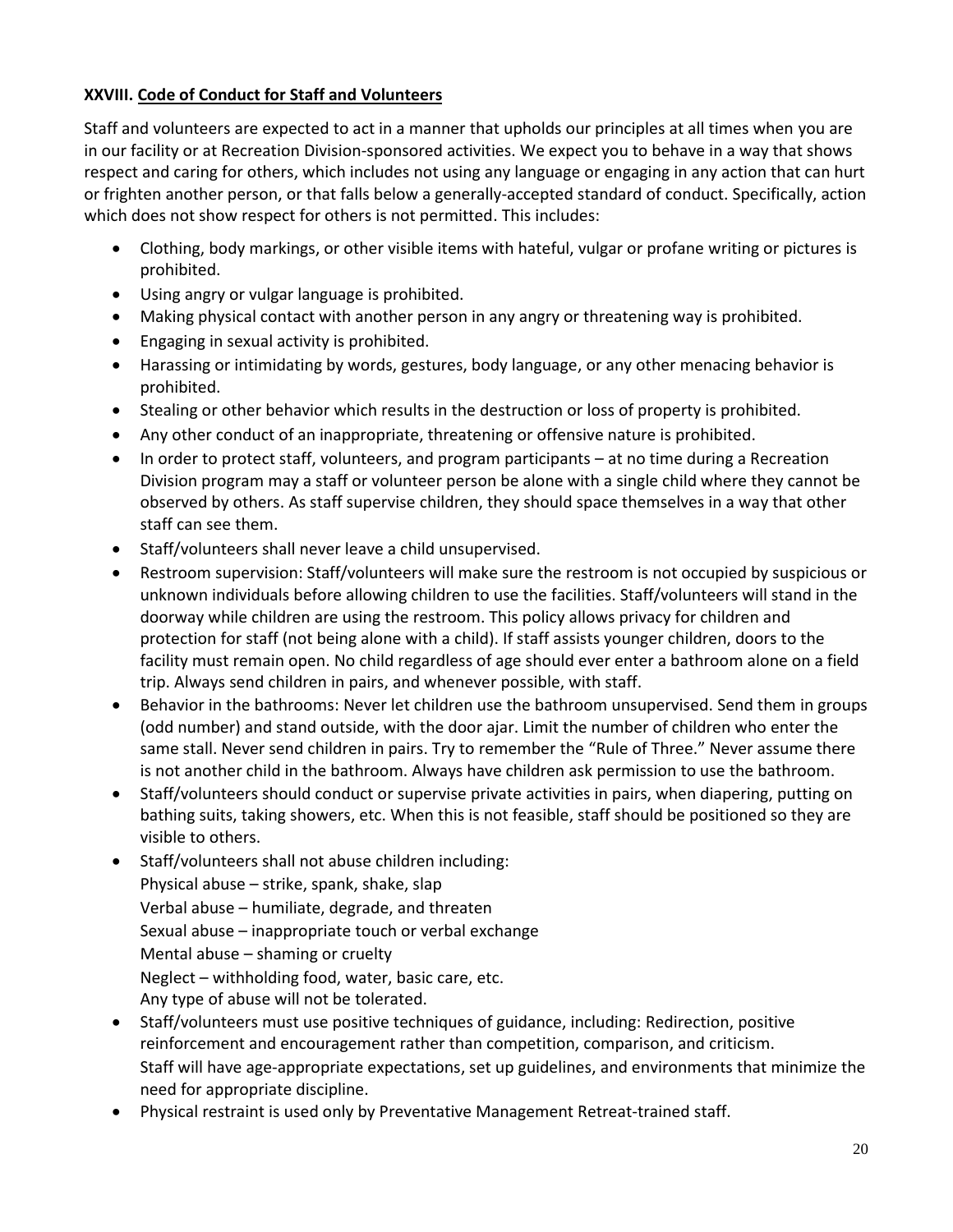- Staff/volunteers responds to children with respect and consideration and treats all children equally, regardless of sex, race, religion, disability, color, national origin, genetics, and culture.
- Staff/volunteers will respect children's rights to not be touched in ways that make them feel uncomfortable, and their right to say no. Other than diapering, children are not to be touched in areas of their bodies that would be covered by a bathing suit.
- Staff/volunteers will refrain from intimate displays of affection towards others in the presence of children, parents, and staff.
- Staff may not solicit members, participants, or other staff for contributions or sale of products except on behalf of other non-profits.
- Staff/volunteers must appear clean, neat, and appropriately attired.
- Using, possessing, or being under the influence of alcohol or drugs during working hours is prohibited. Drugs include the misuse of prescribed or over the counter medications.
- Smoking or use of tobacco is prohibited on City property and as well as during working hours.
- Profanity, inappropriate jokes, sharing intimate details of one's personnel life and any kind of harassment in the presence of children, parents, members or volunteers is prohibited.
- Staff/volunteers may not transport children in their own vehicles or allow youth participants old enough to drive to transport younger children in the programs.
- Before any communication with participants outside of program hours, discuss the nature with the Program Director.
- Staff/volunteers may not date program participants under the age of 18 years of age.
- Under no circumstance should staff release children to anyone other than authorized parents, guardians, or other adults authorized by the parent or guardian through written parent authorization on file with the Recreation Division.
- Any employee found sleeping or lying down during working hours will be terminated immediately.
- Staff/volunteers are to report to a supervisor any other staff or volunteer who violates any of the policies listed in the Code of Conduct.
- Staff/Volunteers limit physical contact with participants as much as possible. Do not carry, tickle or touch participants. Do not allow participants to sit on your lap.

Any violation of this Code of Conduct may result in immediate termination.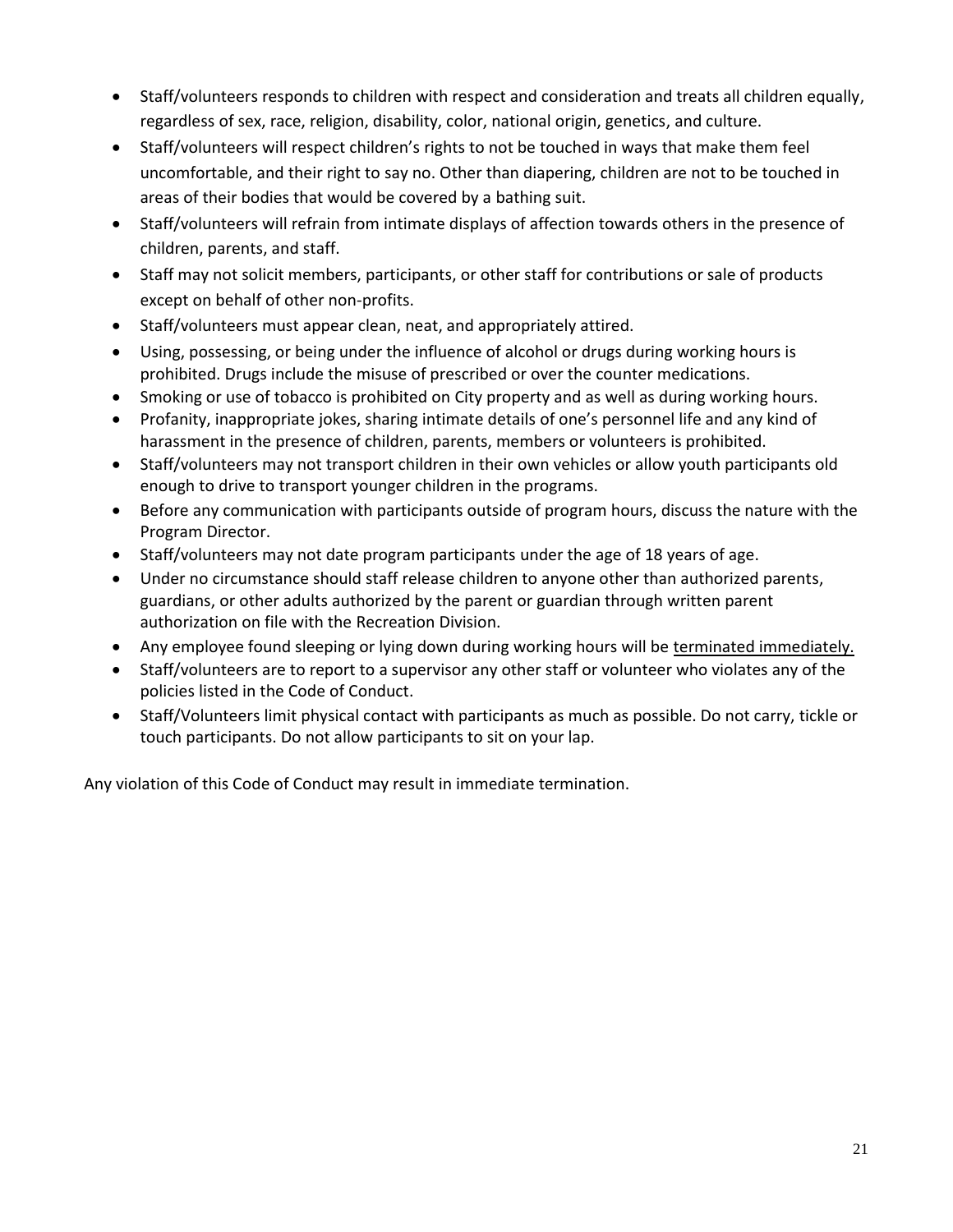| <b>OFFICE NUMBER: 860.638.4500</b>  |             |              |
|-------------------------------------|-------------|--------------|
| CATHY LECHOWICZ, DIRECTOR           | <b>CELL</b> | 860.310.9932 |
| KAREN NOCERA, RECREATION MANAGER    | <b>CELL</b> | 860.414.2400 |
| DEAN WILBORN, RECREATION SUPERVISOR | <b>CELL</b> | 860.982.0738 |
| NICK DIONNE, AQUATICS SUPERVIOR     | <b>CELL</b> | <b>TBD</b>   |
| JANICE SKENE, RECREATION SUPERVISOR | <b>CELL</b> | <b>TBD</b>   |
|                                     |             |              |
|                                     |             |              |
|                                     |             |              |

# Middletown Recreation Summer 2021

All Site Staff:

- Report first to Site Director & Assistant Director
- Director & Assistants report to Site Supervisor